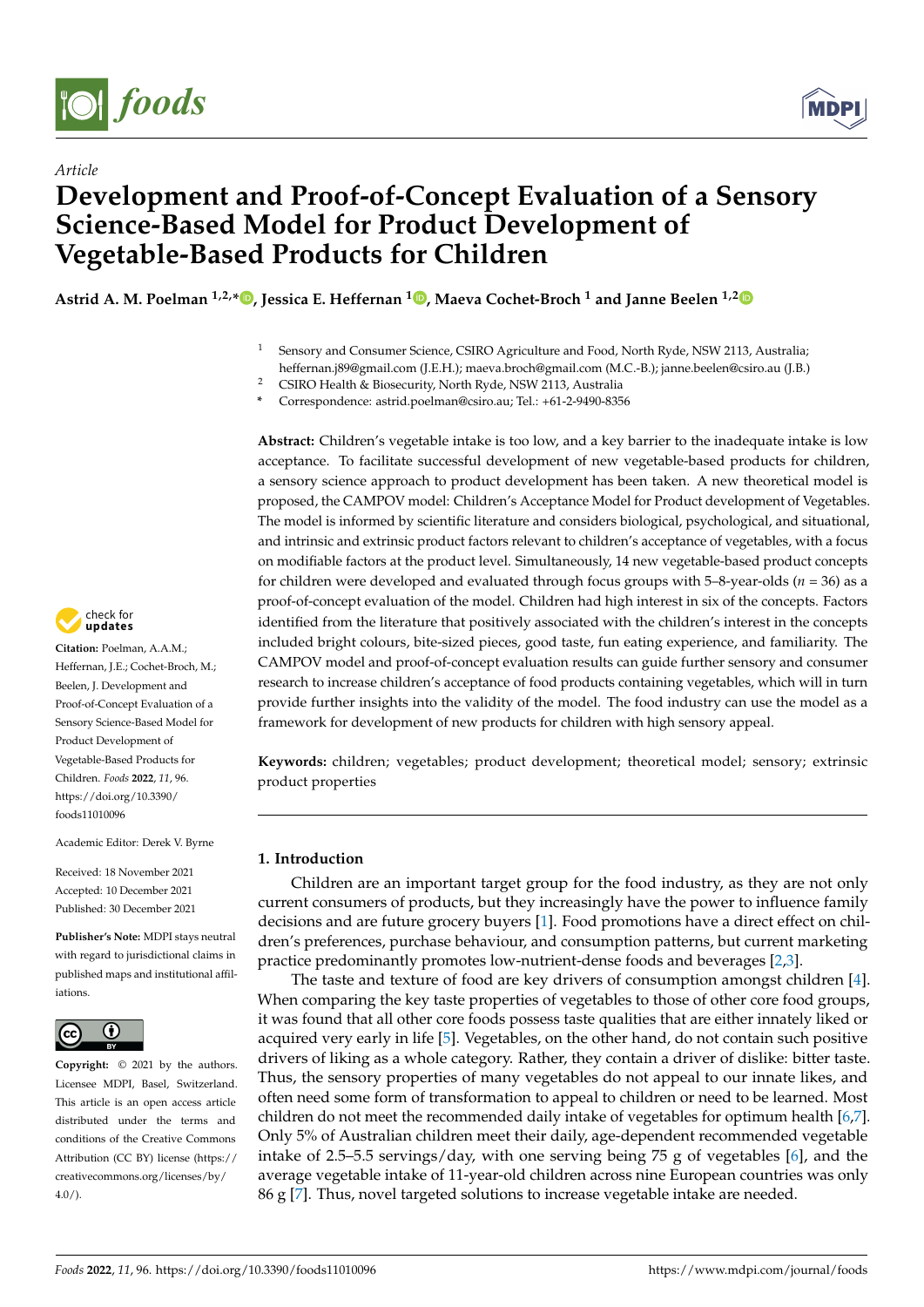Currently, there are not many vegetable products marketed to children [\[8\]](#page-13-3), and food manufacturers may lack specific knowledge on how to make vegetable-based products appealing to children. A scientific framework to help guide successful product development of vegetable-based products with high appeal for children may help close this gap.

The aim of this study was to develop an evidence-informed, sensory-based model to guide product development of vegetable-based products for children, and to qualitatively evaluate children's interest in newly developed vegetable-based concepts designed in accordance with these principles.

We first present the results from the literature review, then the proposed Children's Acceptance Model for Product development Of Vegetables (CAMPOV), and finally, the development and qualitative evaluation of a range of new vegetable-based product concepts.

## **2. Development of the Theoretical Model**

#### *2.1. Materials and Methods*

The Children's Acceptance Model for Product development Of Vegetables (CAMPOV) was developed based on insights into children's sensory preferences, knowledge of children's vegetable acceptance, and food preference development theories. Five main factors were identified from Mojet's proposed model of essential factors that influence eating and drinking behaviour, and food choice [\[9\]](#page-13-4): the intrinsic product properties (e.g., sensory modalities like appearance, taste, texture and interactions as well as dynamic contrast and complexity), extrinsic product properties (e.g. claims, brand, labelling and packaging), as well as children's biological/physiological characteristics (e.g. age, physical condition, sensory acuity), psychological characteristics (e.g. memory, previous experiences, learning, neophobia) and situational factors (e.g. parents and peers). The key focus of the CAMPOV model is on modifiable factors at the product level.

A literature search was undertaken to support the identification of relevant intrinsic and extrinsic attributes for the model, and specifically investigated the role of these properties on increasing children's acceptance and willingness to eat vegetables. The literature search was conducted using Web of Science and Google Scholar. A search was conducted using combinations of sensory properties (e.g., appearance, taste, texture), extrinsic properties (e.g., packaging, claims); and "vegetables", "children", "acceptance", and "willingness to eat" as search terms. Bibliographies of relevant articles were screened for other relevant articles. As a target group, children aged between 2 and 10 years were included. Studies were excluded if they targeted clinical populations, individual case studies, and children with specific medical conditions, including clinically obese children and malnourished children.

## *2.2. Results*

## 2.2.1. Literature Review: Intrinsic Product Properties

This section reviews the evidence on the role sensory attributes in each modality play in children's acceptance of vegetables.

## Appearance

Four- to five-year-old children categorised their likes and dislikes for fruit and vegetables on appearance attributes, whereas 11–12-year-olds used taste as the basis for categorisation [\[10\]](#page-13-5). Using focus groups, children were found to prefer small, brightly coloured vegetables over large, dark green (leafy) vegetables [\[11\]](#page-13-6). Another study found that it was not just the colour itself, but rather familiarity with the colour that affected children's evaluations, with expected liking being higher for atypically coloured vegetables (e.g., green cauliflower) than for their typically coloured counterparts [\[12\]](#page-13-7). A further study, using photos of different numbers of vegetables and fruit on a plate, showed that children (5–12 years) preferred a larger variety of colours (approximately six) on their plates [\[13\]](#page-13-8).

In terms of shape and size, a preference for smaller over larger vegetables was found, although size was not systematically varied in this study [\[11\]](#page-13-6). Experimental research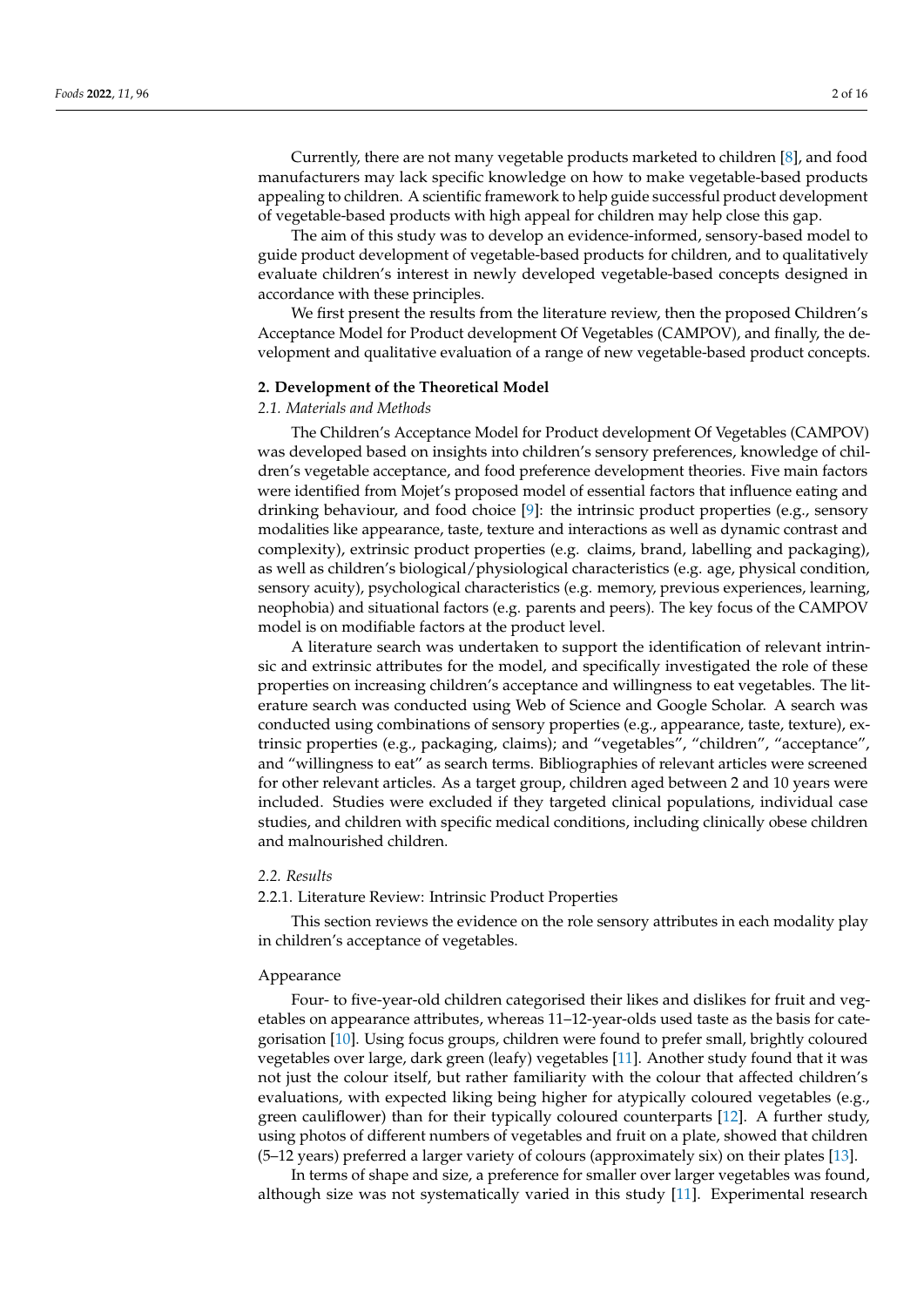showed 9–12-year-old children liked vegetables more when cut into star shapes than when cut into chunks, slices, or sticks, and at the same time, slices and sticks were preferred over chunks [\[14\]](#page-13-9). However, no difference in liking between diced and whole carrot was found [\[15\]](#page-13-10). Visual enhancement of vegetables that aimed to retain the integrity of vegetable flavour as much as possible, improved 7–10-year-old children's willingness to try disliked vegetables [\[16\]](#page-13-11).

Studies examining the effect of preparation on acceptance found that uniform appearance [\[17\]](#page-13-12) and original colour intensity [\[18\]](#page-13-13) positively contributed to liking, and browned colour [\[17](#page-13-12)[,18\]](#page-13-13) relating to baking/frying was negatively related to liking.

## Taste

There is ample evidence that children dislike bitter-tasting vegetables [\[10](#page-13-5)[,11](#page-13-6)[,19–](#page-13-14)[21\]](#page-13-15). In addition, sweet vegetables are preferred over non-sweet vegetables [\[11,](#page-13-6)[19\]](#page-13-14), and the lack of a sweet taste was mentioned as the reason for low vegetable acceptance [\[22\]](#page-13-16). Preparation methods that enhanced a sweet taste and decreased a bitter taste were associated with higher liking [\[18\]](#page-13-13). Condiments can considerably change the taste of vegetables, partly due to perceptual interaction; for example, salt is known to mask bitterness [\[23\]](#page-13-17). Adding 0.6% salt increased the intake of green beans in toddlers [\[24\]](#page-13-18). Adding a sweet tastant to cucumber and green capsicum purees increased acceptance, whereas adding a sour tastant did not [\[25\]](#page-13-19). Using flavour–flavour learning (FFL), acceptance of a novel artichoke puree increased in 2–3-year-old children when repeatedly exposed to a sweetened artichoke puree, compared with an unsweetened puree [\[26\]](#page-13-20). In a study with a similar design, no difference in liking was found for salsify puree with 0.5% added salt (taste modification), or 0.2% salt plus 0.02% nutmeg (flavour modification) [\[27\]](#page-13-21).

## Flavour/Aroma

The strong flavour of vegetables has been mentioned by several authors as a reason for dislike or low acceptance of vegetables [\[11](#page-13-6)[,28](#page-13-22)[,29\]](#page-13-23), although one study found that typical vegetable flavour positively contributed to liking [\[17\]](#page-13-12). Browned odour and flavour, associated with baking/frying, negatively affected children's vegetable acceptance [\[12\]](#page-13-7). Boiled *Brassica* vegetables were less intense in flavour than texture-matched steamed vegetables, due to leaching out of water-soluble, flavour-active compounds, although children's acceptance was not higher [\[30\]](#page-13-24).

Early focus-group work by Baranowski et al. [\[31\]](#page-13-25) found that children liked vegetables most when flavourings were added, such as raw vegetables served with a dip, or cooked vegetables served with butter or sauce, and similar findings were reported in another study by the same group [\[32\]](#page-13-26). Additionally, serving a plain and a herb-flavoured reduced-fat dip with vegetables improved vegetable acceptance in pre-schoolers [\[33\]](#page-14-0). A further study found that salt- and fat-containing dips did not increase liking, but increased intake in bitter-sensitive children [\[34\]](#page-14-1), with similar results found for carrots to which three different herb/spice blends were added [\[35\]](#page-14-2). Additionally, when asked if they would be more interested in eating vegetables when served with a dip, most children indicated that they probably or definitely would be [\[14\]](#page-13-9).

Use of mixed dishes has been suggested as a potential strategy to increase children's acceptance of vegetables, as it may mask disliked flavour properties, whilst retaining liked textural and flavour characteristics [\[36\]](#page-14-3). Vegetables were frequently consumed by children in mixed dishes and their acceptance was generally good [\[37\]](#page-14-4).

#### Texture

Some contradictory findings have been reported for texture preferences for vegetables. A preference for crunchy and dislike for "smooshie" were reported by Baranowski et al. [\[31\]](#page-13-25). Using photographs of vegetables in two comparable groups, children preferred hard and crunchy vegetables in one study [\[36\]](#page-14-3), and soft and juicy vegetables in the other study [\[11\]](#page-13-6). Using a repertory grid method, Baxter et al. (1998) found that children preferred raw veg-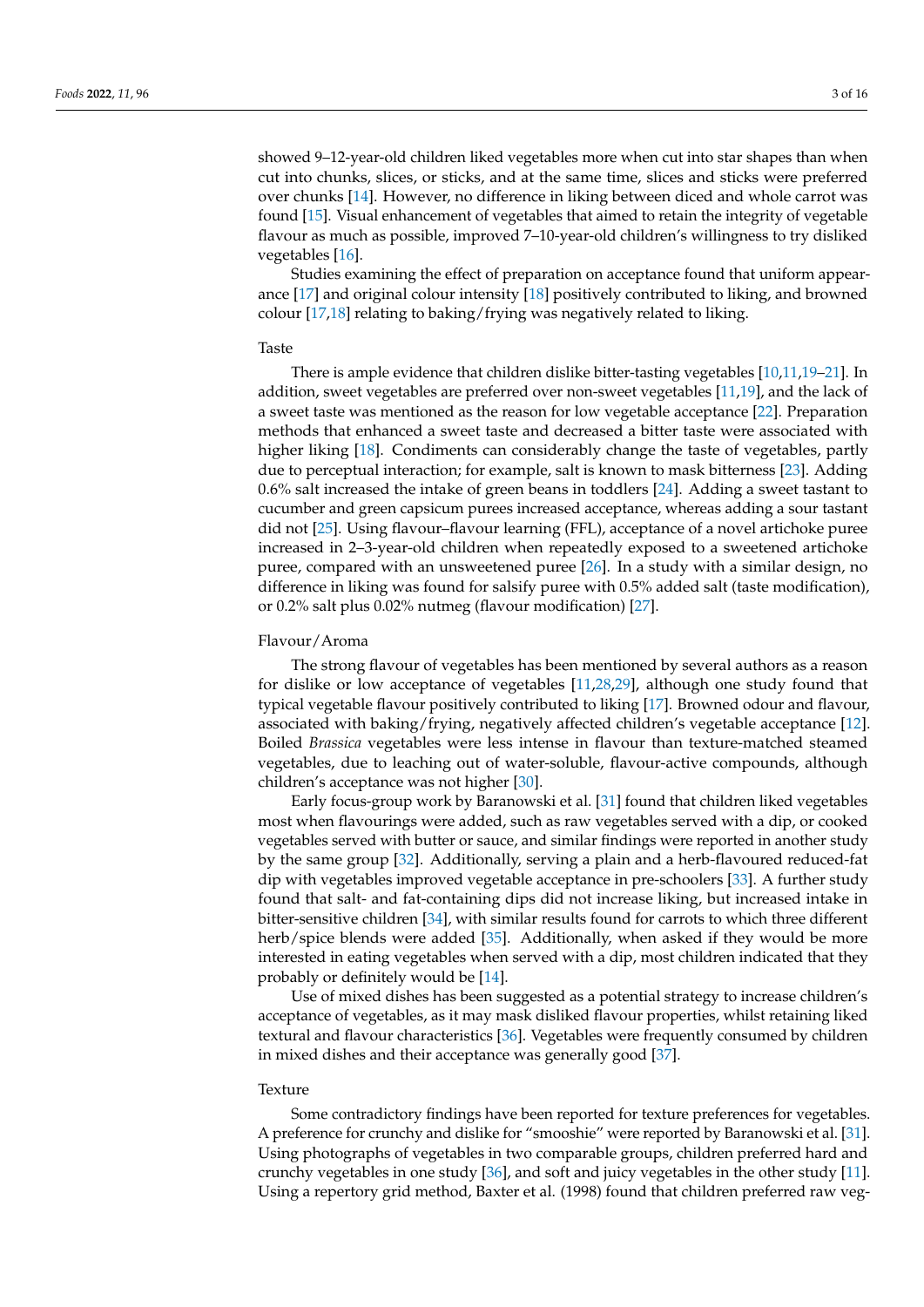etables to cooked [\[36\]](#page-14-3), which was also noted by Szczesniak [\[38\]](#page-14-5), and a distinction between preference for raw and cooked vegetables was also used to model differences in vegetable intake in children [\[39\]](#page-14-6). It has further been observed that certain preparation methods were particularly associated with dislikes of certain textural properties [\[36\]](#page-14-3). Preparation studies found a dislike for granular [\[17\]](#page-13-12) and tough [\[18\]](#page-13-13) textures.

#### Sound

Children's willingness to taste vegetables as a factor of exposure to vegetable sounds was studied by Dazeley et al. (2015) [\[40\]](#page-14-7). Vegetable sounds were made by manipulating the vegetable with the hands, i.e., squeezing or snapping the vegetable, and not actually putting it in the mouth, and experiencing sound through eating. Children were more willing to taste and/or touch the vegetables that they had previously been exposed to during the exposure phase of the study. To our knowledge, no studies have yet been conducted that investigate the effect of sound in-mouth for vegetable acceptance.

In summary, the literature review on intrinsic properties provides evidence that colour, shape, and size can influence children's acceptance of vegetables, that children have a preference for sweeter-tasting vegetables and avoid bitter-tasting vegetables, and that flavour enhancement can increase their vegetable acceptance. Other than a preference for raw over cooked vegetables, with some further studies indicating that a crunchy texture may be preferred, evidence on the role of texture is scarce.

## 2.2.2. Literature Review: Extrinsic Product Properties Labelling/Names

The effect of a food-labelling strategy was studied, using familiar and unfamiliar versions of a dish under different labelling conditions. When no further information was provided, children chose the familiar significantly more often than the unfamiliar version of the dish. The addition of a descriptive label, whether a basic ("new dish") or model-related ("with special mix for super heroes") label, led to an increased frequency of choice for the new vegetable dish for carrots only, and not for broccoli [\[41\]](#page-14-8).

## **Characters**

A systematic review undertaken in 2015 on the influence of food and entertainment company mascots/characters on diet-related cognitive, behavioural, and health outcomes for children under 12, found that cartoon media characters positively influenced willingness to try a vegetable, compared with no character association, and suggested that cartoon characters can positively influence vegetable intake [\[42\]](#page-14-9). Other studies have corroborated this finding. Children were significantly more likely to select a vegetable when presented with an animal cartoon character [\[43\]](#page-14-10), and children who played a videogame in which a branded character ate a healthy (fruit or vegetable) snack were more likely to eat healthy snacks themselves than when the character ate an unhealthy snack [\[44\]](#page-14-11). TV commercials using a newly developed cartoon character ("Reggie Veggie") increased pre-schoolers' preferences for vegetables [\[45\]](#page-14-12). Daily exposure to branded vegetable characters (vegetables with human characteristics, such as arms, legs, a mouth, and superhuman strength) through a vinyl banner around the salad bar, with or without television segments, positively affected vegetable selection from a salad bar among primary school children [\[46\]](#page-14-13). A further study consisting of various experiments to elucidate the specific mechanisms around cartoon-character efficacy showed that cartoon characters were effective in between-category choices, but not when comparing indulgent foods and vegetables [\[47\]](#page-14-14). This study showed that although cartoon characters influenced willingness to try, they did not influence liking or consumption of vegetables [\[47\]](#page-14-14). Further, it has been found that bimodal (audio-visual) placements were more effective in children aged 8–11 than unimodal (visual) placements in a TV show to encourage children's fruit and vegetable consumption [\[48\]](#page-14-15).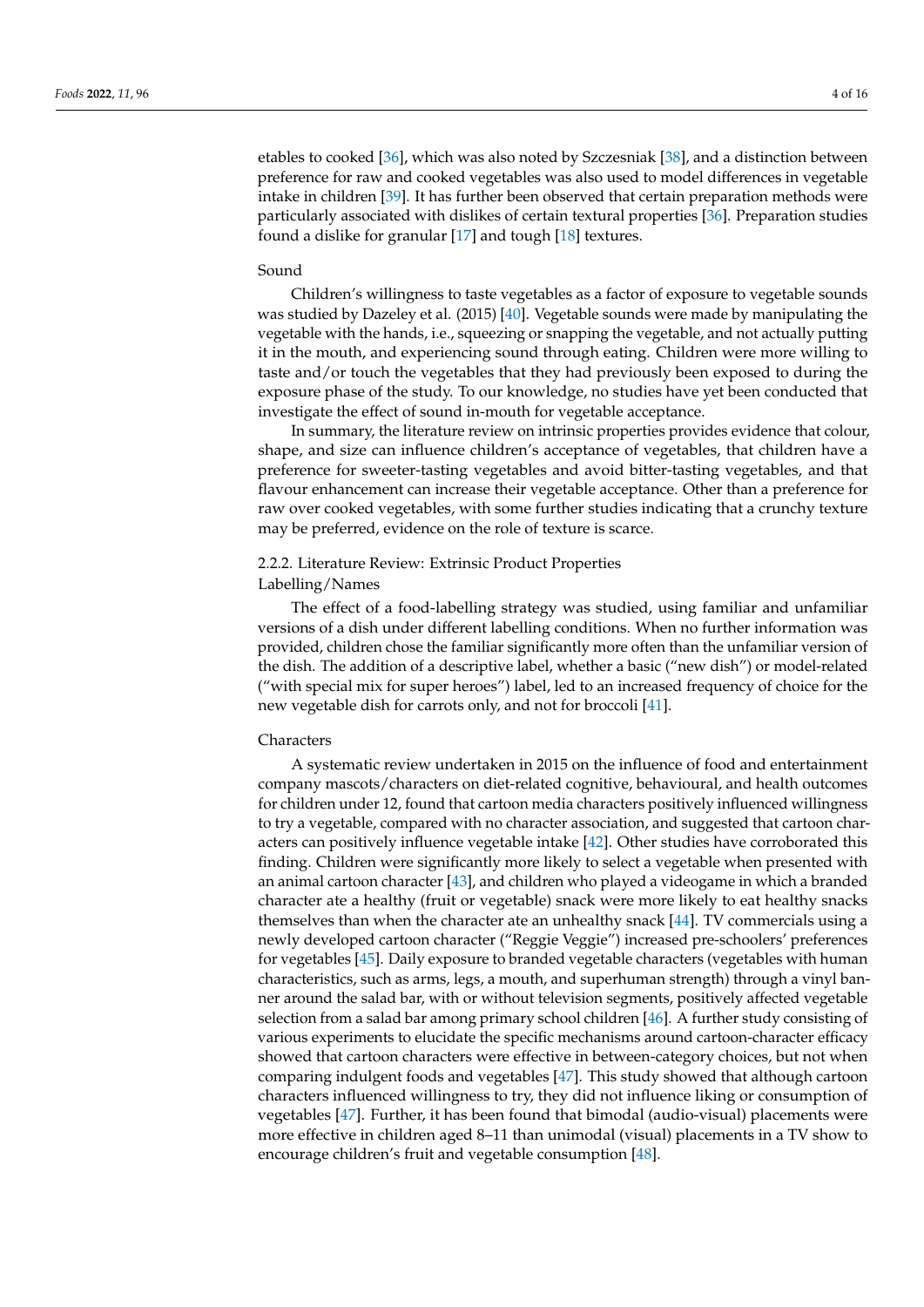## Visual Appeal of Packaging

There is limited information available on the visual appeal to children of packaging associated with vegetables. One study examined children's liking for healthy foods or food images displayed as cartoons, drawings, or photos. Results showed that children liked cartoon images the most, but were more inclined to consume foods represented as photos [\[49\]](#page-14-16). A further study used a behavioural marketing approach in which attractive packaging aimed at 4–5-year-olds was developed, consisting of a fun and colourful design, including use of characters and incentives (stickers) within the packaging. This packaging increased consumption of vegetable snacks, compared to a non-branded control group, and interestingly, this effect was sustained after the intervention, even in the absence of the new packaging [\[50\]](#page-14-17). Further, the use of packaging stickers increased selection of vegetable snack boxes in school canteens [\[51\]](#page-14-18). Although not strictly packaging, picture books displaying pictures of vegetables have been shown to positively affect vegetable acceptance [\[52](#page-14-19)[,53\]](#page-14-20).

## Claims

It has been shown that, for younger children, health messages need to be avoided, as these negatively impact children's acceptance of foods [\[54\]](#page-14-21), but studies specifically focused on vegetables are scarce. One study investigated the effect of a taste ("tastes good") and health ("super healthy") claim in combination with a character, which was either congruent or incongruent in shape with the target vegetable. Compared with a control condition, there was no effect of either the taste or health claim on the willingness to eat the vegetable [\[55\]](#page-14-22). One study investigated the use of positive vs. negative messaging in a picture book on vegetable selection [\[52\]](#page-14-19). In the negative-message book, the main character hated kohlrabi and frequently repeated the statement, "at least I didn't have to eat kohlrabi!" In the positive-message book, the main character loved kohlrabi and frequently repeated the phrase, "almost as good as kohlrabi!" Additionally, kohlrabi was depicted or mentioned on every page. More children in the positive-message group chose to eat kohlrabi than either the negative-messaging or control groups [\[52\]](#page-14-19).

In summary, the literature review on extrinsic properties provides good evidence on the positive role of characters on children's acceptance of vegetables. There is some evidence on the role of labelling/names, claims, and visual appeal of packaging, although research is relatively scarce.

## 2.2.3. Biological and Psychological Factors Biological Factors

Children's perception of foods is different from adults. They are more sensitive to a bitter taste and less sensitive to a sweet taste than adults [\[20\]](#page-13-27). Further, children are born with an innate liking for a sweet taste and dislike for a bitter taste [\[56\]](#page-14-23). Together, this means they prefer higher sweetness levels and reject bitterness levels earlier than adults [\[20,](#page-13-27)[21\]](#page-13-15). Children acquire a liking for salty and energy-dense foods very early in life, due to positive post-ingestive feedback from fat [\[20\]](#page-13-27).

Children also differ from adults from a texture perspective. There are significant changes in oral musculature and dentition status as children age [\[38\]](#page-14-5). Gradually, they develop the muscles in their mouths to move food around and the force to chew foods, which means that, over time, they develop a better ability to prepare a bolus in their mouths safe for swallowing [\[38\]](#page-14-5). These physiological differences lead to rejection of difficult-to-manipulate textures by young children [\[57\]](#page-14-24), such as foods with textural contrast (e.g., juice with fibre) and slippery foods (e.g., mushrooms) [\[38\]](#page-14-5).

## Psychological and Situational Factors

Psychological factors are very important for food acceptance. Most of our food preferences are learned [\[9](#page-13-4)[,20\]](#page-13-27). A recently published umbrella review (which is a systematic review of systematic reviews) based on 11 systematic reviews, which together covered 85 primary studies, has found solid evidence that familiarisation through repeated exposure to a single,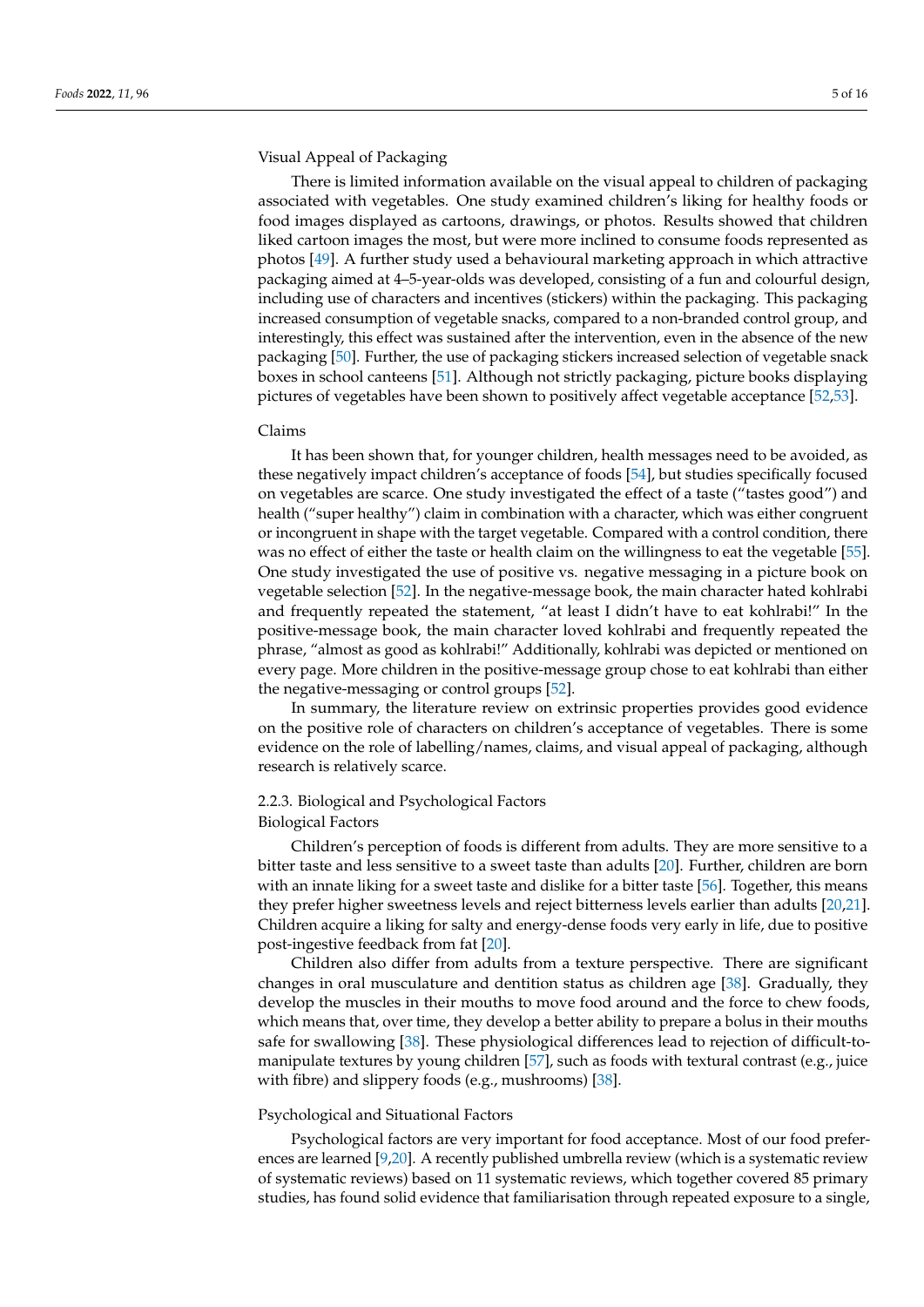and to a variety of, vegetables increases vegetable acceptance and intake in children under five years old [\[58\]](#page-14-25). Several reviews have shown that repeated exposure is also effective in increasing vegetable acceptance and intake in primary school children [\[59,](#page-15-0)[60\]](#page-15-1).

The abovementioned umbrella review further found support for flavour–flavourlearning as an associative conditioning mechanism, although this was not more effective than repeated exposure on its own [\[58\]](#page-14-25). Further emerging evidence was found for other (associative) learning mechanisms on vegetable willingness-to-try and acceptance, including the role of parental role modelling, the use of non-food rewards, and vegetable-based story books [\[58\]](#page-14-25). In addition, peers influence children's acceptance for vegetables [\[61,](#page-15-2)[62\]](#page-15-3). There are many further psychological and situational factors that can influence children's acceptance of vegetables; however, with the focus of the current research on modifiable factors at a product level, a full review of these factors is beyond the scope of this study.

## *2.3. CAMPOV Model*

The proposed theoretical Children's Acceptance Model for Product development Of Vegetables (CAMPOV model) considers the results from the literature review on intrinsic and extrinsic attributes relevant to children's acceptance of vegetables, and biological and psychological factors related to the child population. It considers three factors explicitly: intrinsic properties, extrinsic properties, and psychological factors (Table [1\)](#page-5-0). The biological factors, and part of the psychological factors, are not explicitly mentioned in the model, as they are not modifiable and cannot be specifically addressed by product developers. However, they do express themselves through the modifiable attributes (e.g., the lack of textural contrast through physiological differences in ability to safely prepare food for swallowing).

| Factor               | <b>Properties to Promote Children's Vegetable Acceptance</b>                                       |  |  |  |
|----------------------|----------------------------------------------------------------------------------------------------|--|--|--|
| Intrinsic properties |                                                                                                    |  |  |  |
| Appearance           | Bright colours, atypical colours of veg, variety of colours, fun<br>shapes, small sizes/bite sized |  |  |  |
| Taste/flavour        | Sweet taste, suppression/absence of bitterness, good taste,<br>pairing with liked tastes/flavours  |  |  |  |
| Texture              | Crunchiness, lack of textural contrast                                                             |  |  |  |
| Claims/branding      | Extrinsic properties                                                                               |  |  |  |
|                      | Sensory claims, imaginative language, fun characters on pack,<br>absence of health claims          |  |  |  |
|                      | Psychological and situational factors                                                              |  |  |  |
| Fun                  | Fun sensations, fun eating experience                                                              |  |  |  |
| Associative learning | Pairing with liked attributes                                                                      |  |  |  |
| Previous experience  | Encourage repeated trying, familiarity to existing                                                 |  |  |  |
| Role modelling       | Mimicking parents, peers                                                                           |  |  |  |

<span id="page-5-0"></span>**Table 1.** Children's Acceptance Model for Product development Of Vegetables (CAMPOV model).

## **3. Development and Evaluation of New Vegetable-Based Concept Ideas**

#### *3.1. Materials and Methods*

## 3.1.1. Product Mapping

To support the development of vegetable concept ideas, a product-mapping exercise of current, commonly available food products targeted at preschool and primary school-aged children in Australian retail was undertaken. This included a broad selection of popular products for children (e.g., confectionary items, chocolate treats, savoury snacks). In addition, an extensive search of vegetable-based products specifically marketed for children was undertaken (March 2019) at all major retailers and a main greengrocer (Harris Farm Markets). All products were assessed by a team of sensory, consumer, and food scientists (*n* = 5). During this process, products were divided into their categories (e.g., savoury snacks, vegetable-based products), and all team members individually identified intrinsic (e.g., sweet taste, sour taste, colourful) and extrinsic (e.g., bright packaging, characters,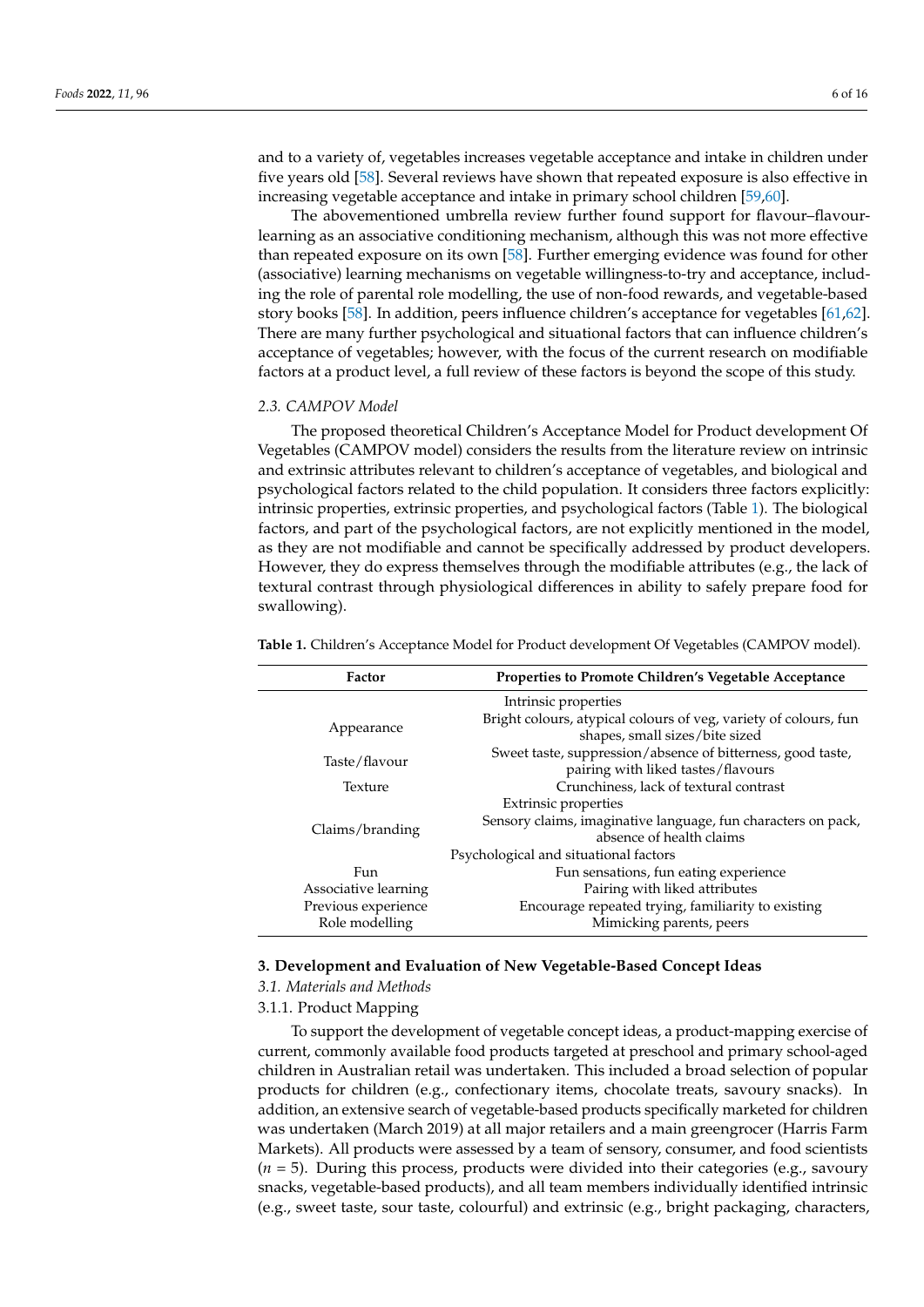fun names) product features for the categories and individual products, using sticky notes. Once individuals had completed their individual contributions, sticky notes were clustered under the appropriate modality/attribute and discussed. Through a consensus procedure, this process aimed to identify the key intrinsic and extrinsic properties of popular products aimed at children, currently on the Australian market.

Intrinsic attributes identified in popular children's products were:

- Appearance: bright/vibrant colours, multiple different colours in a pack, shiny, fun shapes, different shapes in one pack, shape supports name (e.g., dairy-flavoured candy in the form of a milk bottle called "Milk Bottles"), long shapes, bite size, variability in colour/size/ fillings in one pack, multiple layers (e.g., topping)
- Taste: sweet, acidic/sour, savoury
- Texture: crunchy/crispy, chewy, melting, sticky, texture contrast (e.g., hard shell with soft inside, hard shell with crunchy inside)
- Other: fizzy sensation, fun to play with

Extrinsic attributes identified in popular children's products were:

- Packaging: bright, festive/party, characters on pack, familiarity of concepts
- Packaging size: individual pack size, easy portions, practicality
- Characters: use of different characters (cartoon, imaginary, animal)
- Names/claims: fun names, sensory claims (e.g., "Max sour: super sour, then sweet") Very few products containing vegetables directly marketed at children were identified

on the Australian market ( $n = 17$ ). The packaging of these had in common that they included pictures of children on the front of the packs, packaging was see-through, and bright colours were used.

## 3.1.2. Concept Generation

A project team of sensory scientists and food technologists (*n* = 5) held a brainstorming session to come up with concepts, deriving inspiration from the insights into factors influencing children's acceptance of vegetables from the literature review, the product mapping of popular children's products, as well as current trends in the food industry. A range of 10 initial ideas targeting 5 to 8-year-olds was compiled. Further sessions were held to generate more ideas and fine-tune these. The focus was directed towards concepts that used fresh vegetables and processed foods with vegetables. Each idea was further discussed and developed into full concepts through various iterations. The concepts that were generated covered all eating occasions for children (main meals and snacks) and considered the eating environment (at home, school, outdoors), and the Australian eating culture. The list also included ideas fitting with current trends in the food industry, such as meal kits.

Each potential concept was mapped against factors identified from the literature review, as well as its potential to provide meaningful increases in children's vegetable intake. Through this process, several concepts were crossed off the list, as they did not provide enough vegetables or did not meet enough criteria of the proposed CAMPOV model, resulting in 24 concepts. Each concept was then presented in a systematic way, so they communicated the name, description with main features, and pictures for visualisation. These 24 concepts were discussed with parents of 5 to 8-year-olds in individual interviews (see Supplementary Material Part 1, including Figure S1 and Table S1 for more information). The concepts were reviewed to select the ones to include in the qualitative study with children, as due to their limited attention span, not all concepts could be evaluated with children. This selection was based on the feedback from parents on the concepts, and evaluation of the concepts by the project team for potential opportunity (weighing potential success with children and technological potential to achieve the desired sensory properties). In some cases, concepts were slightly changed, or elements from two concepts were combined. In total, 14 concepts were then evaluated with children in focus groups (Table [2\)](#page-7-0). The visual presentation of concepts was adapted from what was presented to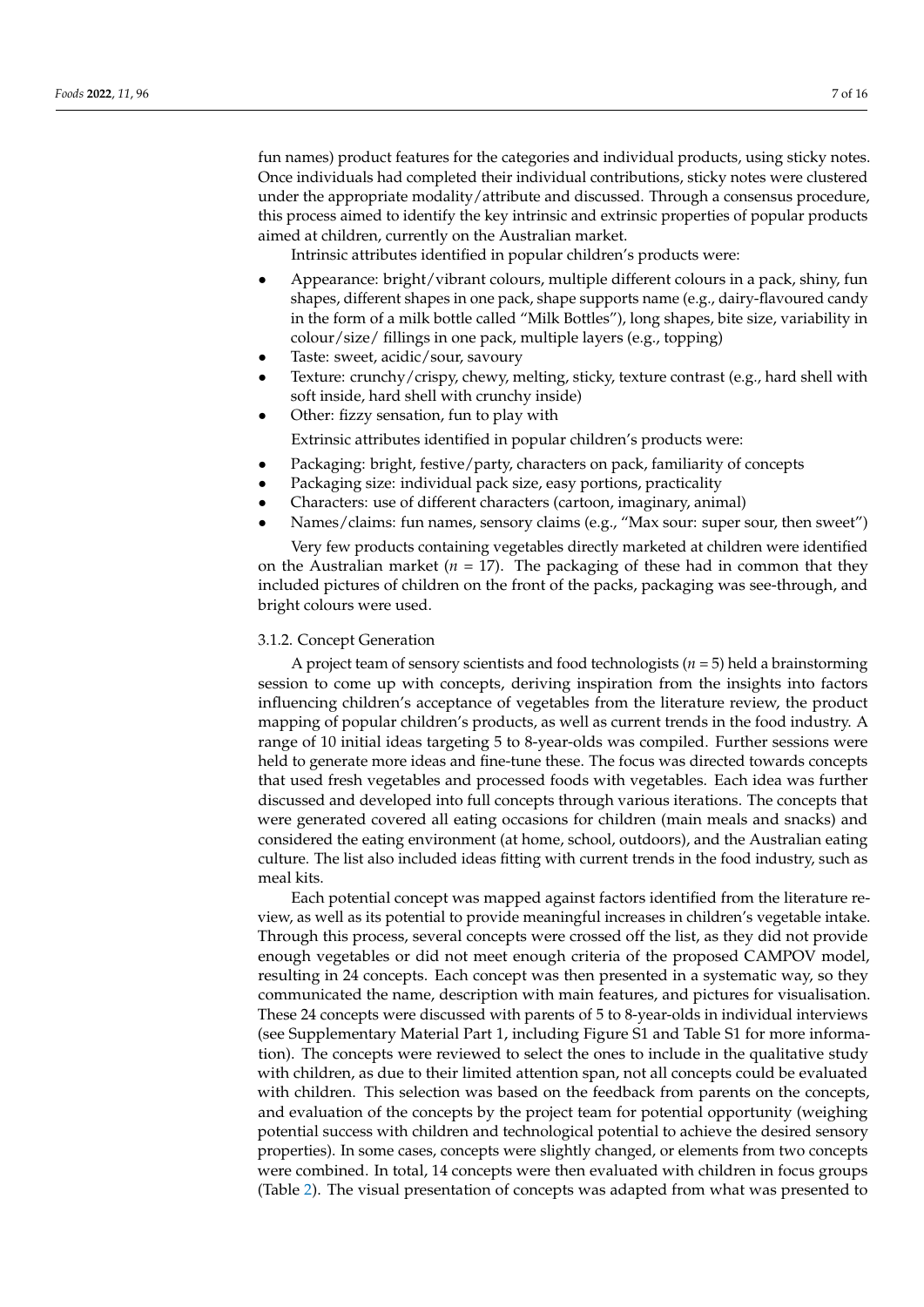parents to account for the new target audience. In doing this, all text was removed, new pictures were sought, and titles/concept names were modified where parents commented that the concept ideas could be conveyed better. Concepts were presented on A3 sheets and showed the product/concept name with pictures; see, for example, the Rainbow Dippers concept (Figure [1\)](#page-8-0).

<span id="page-7-0"></span>**Table 2.** Concept name, description, and all potential appealing attributes from the literature and product mapping.

| <b>Concept Name</b>              | <b>Concept Description</b>                                                                                                                               | Potential Appealing Characteristics for Children                                                                                                                                                          |  |
|----------------------------------|----------------------------------------------------------------------------------------------------------------------------------------------------------|-----------------------------------------------------------------------------------------------------------------------------------------------------------------------------------------------------------|--|
| Rainbow Dippers                  | Combination of colourful<br>dippers and dip                                                                                                              | bright colours, atypical colours, variety (colour, flavour,<br>texture), bite-sized, flavoursome, fun eating experience                                                                                   |  |
| Yoghurt with vegetables          | Smooth, colourful yoghurt<br>containing vegetable                                                                                                        | bright colours, flavoursome, taste contrast, sourness,<br>smooth texture                                                                                                                                  |  |
| Ice cream & ice block            | Ice cream and ice block<br>containing vegetables                                                                                                         | bright colours, atypical colours, colour variety, sweet taste,<br>taste contrast (sweet/sour), flavoursome, novel sensation<br>(sour taste), fun eating experience, familiarity with<br>existing products |  |
| Vegetable sheets                 | Flat, crispy vegetable snacking sheets<br>(like nori sheets)                                                                                             | bright colours, atypical colours, colour variety,<br>flavoursome, novel sensation, crunchiness, fun eating<br>experience, familiarity with existing products                                              |  |
| Poppables/VegOPop                | Crunchy vegetable popcorn                                                                                                                                | bright colours, atypical colours, colour variety,<br>flavoursome, crunchiness, fun eating experience,<br>familiarity with existing products                                                               |  |
| Pizza base                       | Pizza base with vegetable in the dough                                                                                                                   | bright colours, atypical colours, contrasts (colour, texture),<br>flavoursome, fun eating experience                                                                                                      |  |
| Vegetable wraps &<br>bread rolls | Wraps and bread rolls with vegetable in<br>the dough                                                                                                     | bright colours, atypical colours, colour variety, fun shapes,<br>familiarity with existing products                                                                                                       |  |
| VeggieStix                       | A variety of single-bite veggies (raw or<br>cooked) on a skewer                                                                                          | bright colours, fun shapes, contrasts (colour, shape,<br>flavour, texture), flavoursome, fun eating experience,<br>familiarity with existing products                                                     |  |
| Veggie bites                     | Vegetable-based bites, comes in nuggets<br>or bite-sized patties                                                                                         | bright colours, atypical colours, fun shapes, shape<br>contrast, bite-sized, textural contrast,<br>fun eating experience                                                                                  |  |
| Sipp'a soup                      | Straw filled with vegetable-based powder<br>with different flavours, used to sip<br>soup through                                                         | flavoursome, novel flavour sensations, suppression of<br>bitterness, fun eating experience, associative learning                                                                                          |  |
| Fairy dust                       | Vegetable-based powder with different<br>flavours to sprinkle on vegetables and<br>other food                                                            | bright colours, suppression of bitterness, taste contrast,<br>novel flavour sensations (sour, spicy), fun eating<br>experience, associative learning                                                      |  |
| Rainbow Squeeze-mate             | Vegetable dip/sauce single-use dispenser                                                                                                                 | bright colours, atypical colours, contrast (colour, flavour),<br>flavoursome, novel sensation, fun eating experience                                                                                      |  |
| Crunch & Sip KIT                 | Vegetable-based Crunch & Sip KIT with a<br>medley of baby vegetables or cut-up<br>vegetables, potentially with a<br>subscription model                   | bright colours, atypical colours, fun shapes, contrasts<br>(colour, flavour, texture), bite-sized, flavoursome,<br>crunchiness, familiarity with existing eating occasion                                 |  |
| Children's Cooking KIT           | Box that contains a child-friendly recipe<br>with all ingredients in it to get children<br>involved in cooking, potentially with a<br>subscription model | fun shapes, taste and textural contrast, fun eating<br>experience, role modelling (mimicking parents)                                                                                                     |  |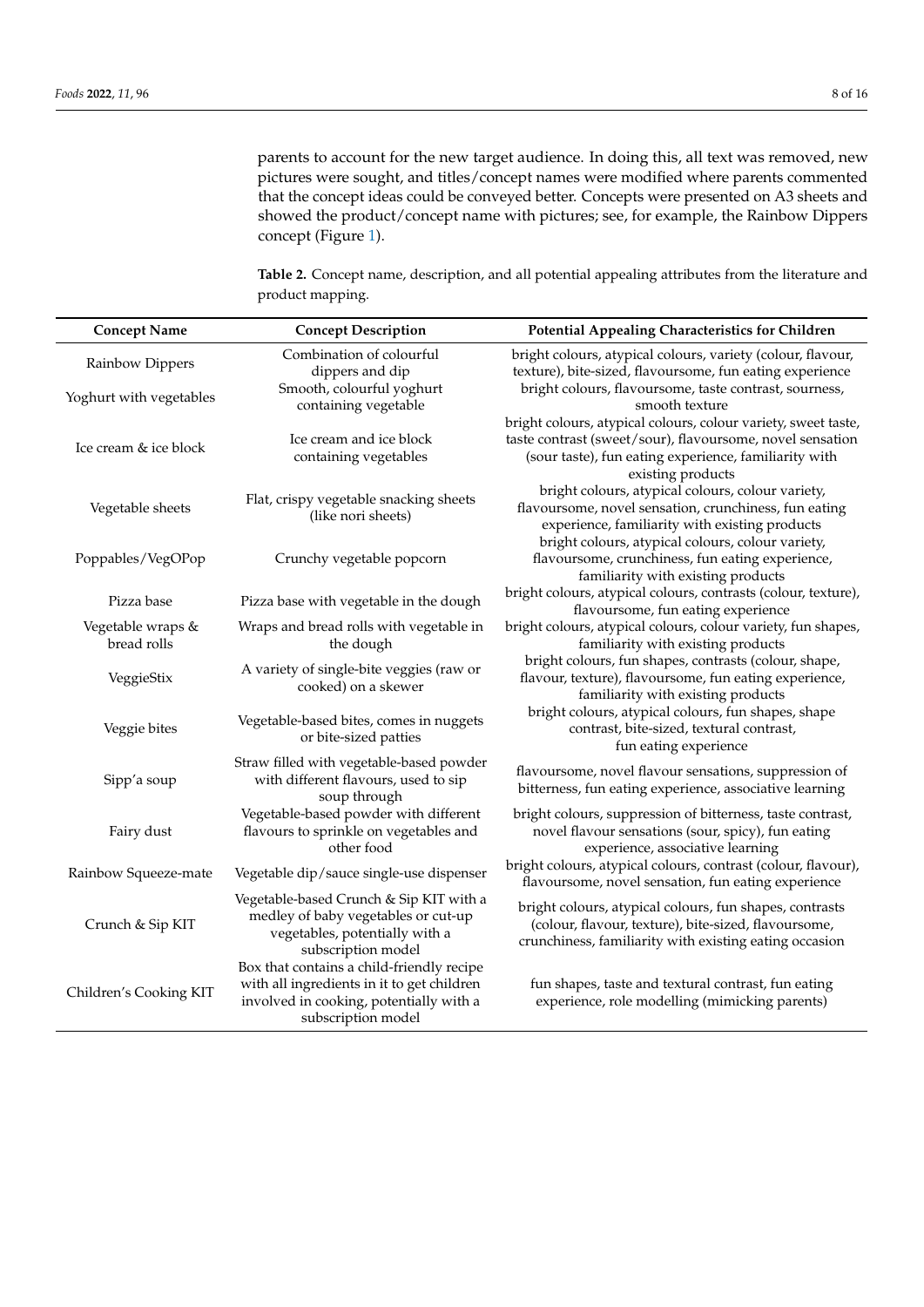<span id="page-8-0"></span>

**Figure 1.** Example of concept presentation for evaluation with children. **Figure 1.** Example of concept presentation for evaluation with children.

# **Table 2.1.3. Focus Group Evaluation of Concepts with Children**

A qualitative study was undertaken by conducting semi-structured focus groups with developed vegetable-based concepts*,* and to provide a proof-of-concept evaluation of the CAMPOV model. children (October 2019). The aim of this study was to evaluate children's appeal of the CAMPOV model.

## Participants

Children aged between 5 and 8 years were recruited through their parents to participate in the study (see Supplementary Material Part 2 for more information). Each focus that everyone felt comfortable in the discussion (being among their peers), children were<br>that everyone felt comfortable in the discussion (being among their peers), children were grouped by age (5 and 6-year-olds together and 7 and 8-year-olds together) [\[64\]](#page-15-5) and split group was conducted with 4–6 children to maximize the group dynamic [\[63\]](#page-15-4). To ensure grouped by age to and b year only between and hand b year only between vegetable-likers and non-likers (based on the screening question, "How difficult ao you nna it to get your child to consume vegetables? using a 9-point category scale,<br>a child that scored  $\leq$ 4 was categorised as a vegetable liker, a child that scored  $\geq$ 5 was  $\alpha$  exists and that seed  $\leq$  mas existence as a vegetable meal, a climation and seed  $\leq$  was categorised as a non-liker). It was aimed to have a mix of girls and boys in each focus group. do you find it to get your child to consume vegetables?" using a 9-point category scale, Food neophobia was measured using a 10-point neophobia scale (reported by parent), yielding a theoretical range between 10 (most neophillic) and 70 (most neophobic) [\[65\]](#page-15-6).

> Participants were provided with an AUD50 cash incentive for their participation. CSIRO's Health and Medical Human Research Ethics Committee approved this study (approval 2019\_083\_LR). Written consent was obtained from parents and verbal assent was obtained from the children and recorded.

## Focus Group Sessions

In total, eight focus groups of 45 min each were conducted. The duration was chosen to fit with the attention span of these young children [\[66](#page-15-7)[,67\]](#page-15-8). Focus groups followed a structure outlined in an interview guide (see Supplementary Material Part 2), which was pilot tested. The focus group started with a personal introduction from the moderators, explanation of the purpose of the session, and instructions. After getting to know the children and their experiences with vegetables and foods in general, the 14 concepts were presented and discussed one by one. The researchers briefly explained what the concept entailed and then asked the group for their thoughts. The same questions were asked for each concept, including describing the positives and negatives of the concepts, and the most appropriate consumption situation.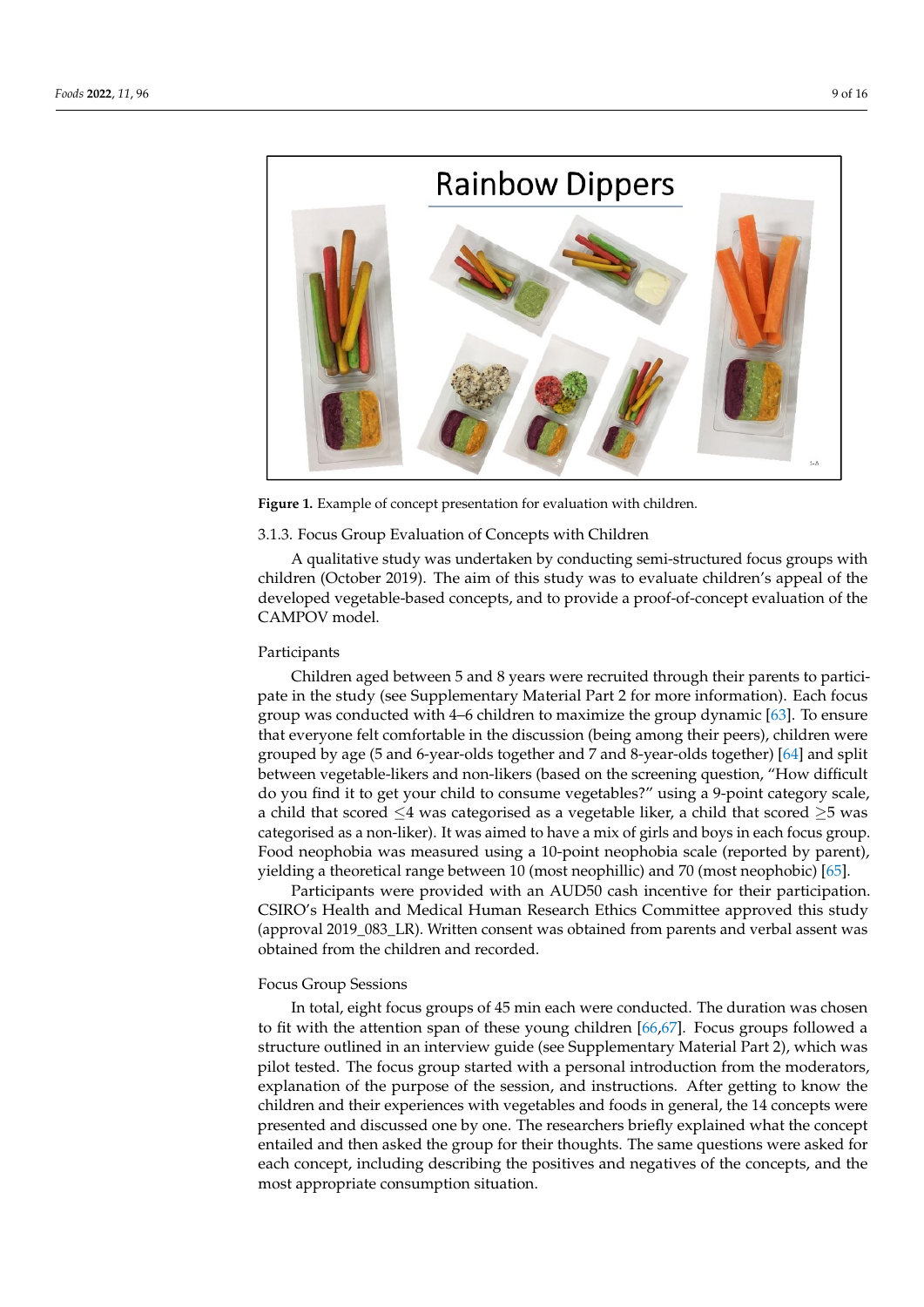Each focus group was led by two female moderators. One experienced moderator (JB) moderated all eight focus groups for consistency, and two others (MCB and JEH) moderated four sessions each. All three moderators had been involved in the development of the concepts and, therefore, knew which factors related to the CAMPOV model. The focus groups took place in a child-friendly focus room. Parents sat outside the room where children could see them through the glass wall. All focus groups were video recorded for analysis, and field notes were taken in case voices were not picked up by the camera.

## Data Analysis

All recordings were viewed by at least two of the moderators together for content analysis, and were coded in Excel (Microsoft Office) to obtain immediate consensus on what was said verbally about, and what reactions were shown to, each concept. Codes used in the coding process related to the properties or the use of the specific concept (e.g., colour, shapes, flavours, eating experience). The first part of the conversation, which served as setting the context, was not coded or analysed. Positives and negatives, as well as overall comments for each concept, were recorded. Responses were then summarised by concept and interpreted by all three moderators together. Data saturation occurred after six focus groups, and the two last groups confirmed the findings. An independent *T*-test was used to test whether vegetable likers were less neophobic than vegetable non-likers, a *p*-value < 0.05 was considered statistically significant.

## *3.2. Results of Qualitative Evaluation of Concepts with Children*

In total, 38 children participated in the focus groups, with a range of 4 to 6 children per focus group. Of these children, 20 (52.6%) were boys and 18 were (47.4%) girls. There was also a good distribution of age: 10 (26.3%) were 5 years old, 9 (23.7%) were 6 years old, 9 (23.7%) were 7 years old, and 10 (26.3%) were 8 years old. The average neophobia score of all children was  $34.6 \pm 9.5$ . Children who liked vegetables were less neophobic  $(31.2 \pm 9.0)$  than children who disliked vegetables  $(37.3 \pm 9.2)$ ,  $p = 0.047$ .

Table [3](#page-10-0) presents an overall summary of results of the children's evaluation of the concepts, with concepts grouped based on their relative interest. Children overall had a high interest in six of the concepts, which were the Rainbow Dippers, Ice cream and ice block, Fairy dust, the Rainbow Squeeze-mate, the Crunch & Sip KIT, and the Children's Cooking KIT. Overall, these concepts seemed to be characterised by having high visual appeal, as well as a "fun" factor. Three concepts had medium interest overall, and children's interest seemed partially related to their level of food neophobia. Children not interested in these concepts were either unfamiliar with or did not like the existing product on which the concept was based (e.g., nori sheets), or they had concerns about whether it would taste good. These two reasons, unfamiliarity, and concerns about good taste, seemed also to be the primary reasons for the five concepts that children were not interested in.

Full summaries of findings per concept can be found in Supplementary Table S2.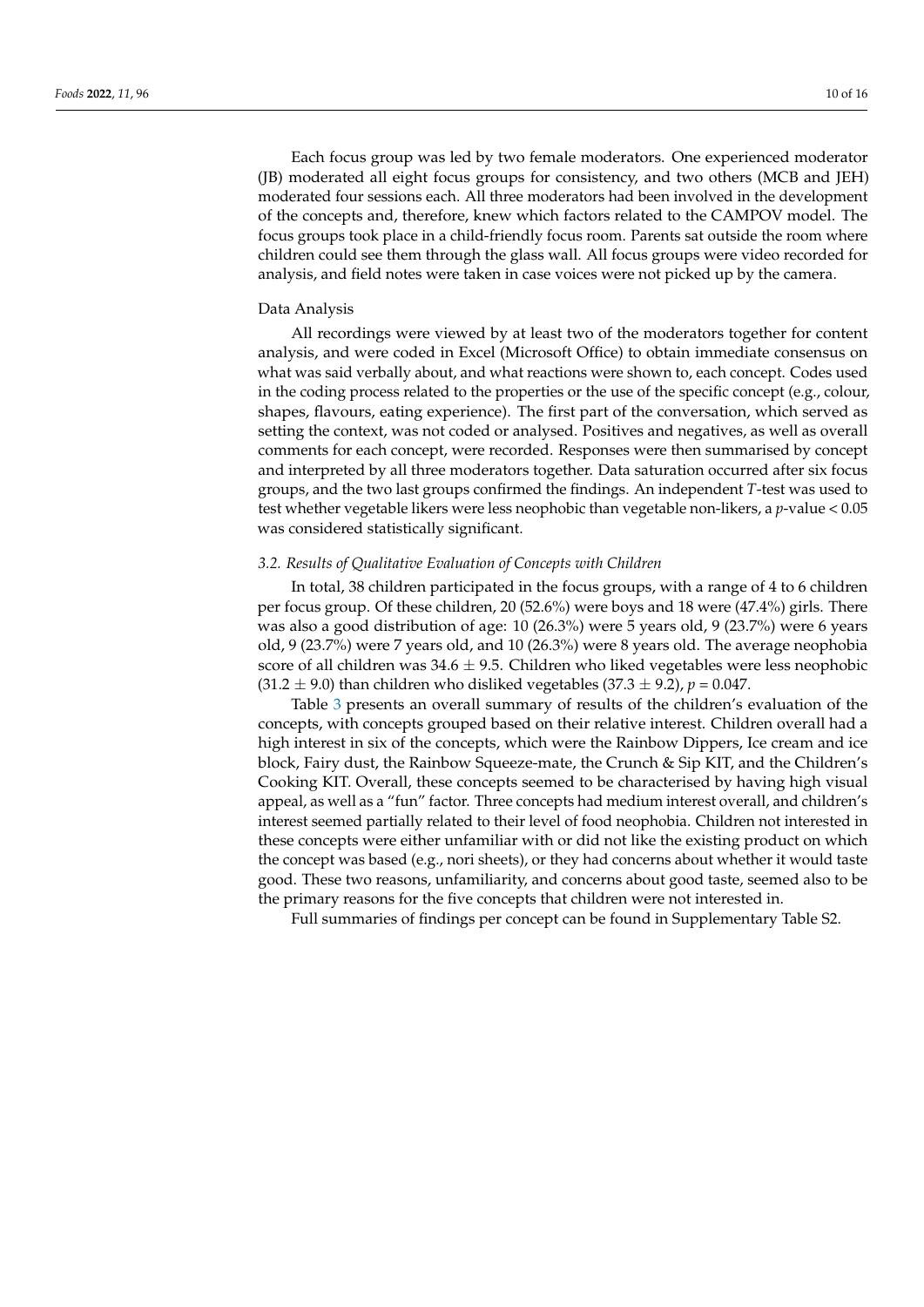| Overall<br>Interest in<br>Concept | Concept                          | Positives                                                                                                                                               | <b>Negatives</b>                                                                       |
|-----------------------------------|----------------------------------|---------------------------------------------------------------------------------------------------------------------------------------------------------|----------------------------------------------------------------------------------------|
| High                              | Rainbow Dippers                  | Visual appeal of coloured breadsticks and<br>coloured dips, fun of dipping the food                                                                     | Doubts about eating multiple<br>flavours together in a rainbow dip                     |
|                                   | Ice cream & ice block            | Familiar with icy treats, visual<br>appeal of colours                                                                                                   | Worries about overpowering<br>vegetable flavours                                       |
|                                   | Fairy dust                       | Visual appeal of vibrant colours, carrot<br>flavour, extreme sourness was polarizing                                                                    | Spicy powder was not liked                                                             |
|                                   | Rainbow<br>Squeeze-mate          | Squeezing action was seen as fun, avoiding<br>soggy bread was a benefit                                                                                 | Uncertainty of mixing of rainbow<br>colours, dip should not be<br>multiple flavours    |
|                                   | Crunch & Sip KIT                 | Mini vegetables were seen as cute, both<br>mini-vegetables and cut-up vegetables were<br>said to be easy to eat, variety of vegetables<br>was appealing | Atypically coloured vegetables were<br>not appealing for all children                  |
|                                   | Children's Cooking<br><b>KIT</b> | Cooking was considered to be a fun activity,<br>when recipes are child-friendly                                                                         |                                                                                        |
| Medium                            | Vegetable sheets                 | Crispy texture and salty flavour were liked                                                                                                             | Gooey in-mouth texture was not<br>liked by children who do not like<br>Nori sheets     |
|                                   | Pizza base                       | All children liked pizza and half found<br>colours visually appealing                                                                                   | Doubtful about overpowering<br>vegetable flavours, pizza should not<br>change too much |
|                                   | VeggieStix                       | Visual appeal of fun shapes, fun to eat<br>from a stick                                                                                                 | Vegetable-only sticks were<br>least appealing                                          |
|                                   | Yoghurt with<br>vegetables       | Pink colour was appealing to most children                                                                                                              | Concerns about overpowering<br>vegetable flavour                                       |
| Low                               | Poppables/VegOPop                | Flavour and texture of popcorn is liked                                                                                                                 | Concerns about overpowering<br>vegetable flavours                                      |
|                                   | Vegetable wraps &<br>bread rolls | Visually appealing use of colours for<br>half of children                                                                                               | Familiar product category should<br>stay as is                                         |
|                                   | Veggie bites                     | Visually appealing fun shapes and<br>bright colours                                                                                                     | Vegetable filling instead of<br>meat filling                                           |
|                                   | Sipp'a soup                      | Using a straw to sip soup is novel and fun                                                                                                              | Soup is not a popular product to eat                                                   |

<span id="page-10-0"></span>**Table 3.** Summary of children's responses to concepts, with positives and negatives listed for each concept, shown with the overall interest in the concepts (high, medium, or low interest).

## **4. Discussion**

The current study proposed a new evidence-informed theoretical model to help guide the food industry with product development of vegetable-based products for children. An initial proof-of-concept evaluation showed support for several aspects of the model.

The focus group discussions using concepts provided very useful insights. Most of the factors in the CAMPOV model that were hypothesised to be able to positively influence children's interest were found to contribute to children's interests in the concepts. These factors were bright colours, fun shapes, bite-sized pieces, fun eating experience, good taste, imaginative language, familiarity, and role modelling. The factor for which we found no support was atypical colour (only some of the children were attracted to this factor). There was insufficient evidence for the role of texture (crunchiness and textural contrast) and specific taste profiles, in part because no actual tasting of concepts was involved in the focus groups. Although children showed ability to imagine the likely taste/flavour of several concepts, awareness of texture was low compared to awareness of other sensory modalities [\[68\]](#page-15-9) and, therefore, likely not salient.

The proof-of-concept evaluation enhanced understanding of several factors. For example, children were interested in novel variations of products that already had high appeal, like pizza, but at the same time, some were concerned about changing the familiar flavour they liked. They expressed interest in multiple colours, but at the same time, were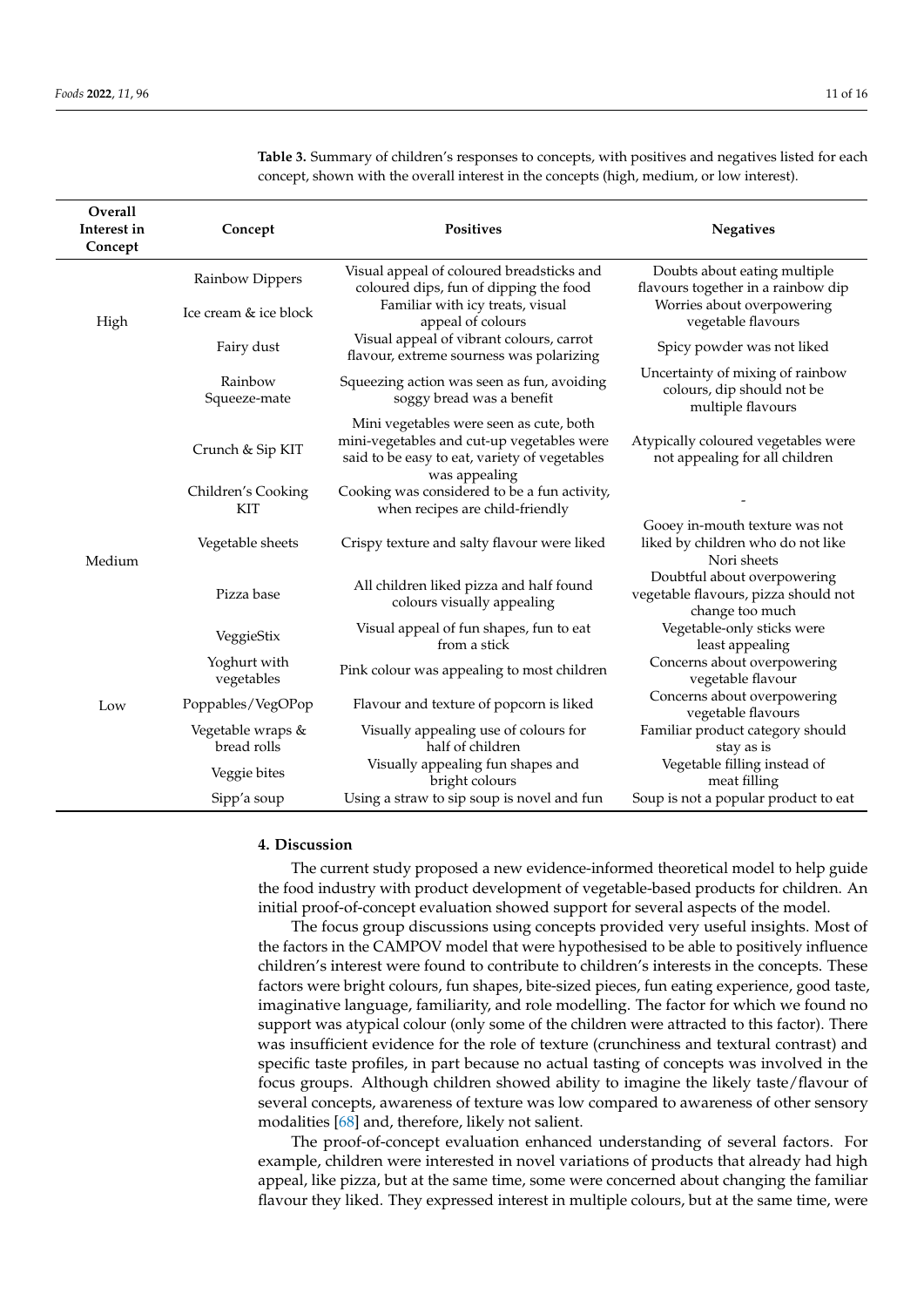concerned that multiple colours may bring multiple flavours together, which they may not like. The concepts in which children were most interested all had a fun eating experience as part of the concept (e.g., dipping, sprinkling, squeezing, cooking themselves) or were considered to be a treat (e.g., ice blocks), and this element was specifically mentioned by children as appealing. Several of the concepts had associative learning opportunities as part of their design, which in this case referred to the opportunity to learn to like the flavour or texture of vegetables by being exposed to them as part of another product that they liked (e.g., learning to like the vegetables on which "Fairy dust" (a liked savoury powder) was sprinkled). This is an attribute that cannot be directly evaluated by children. Of the concepts that had those opportunities, some had high interest, whereas others did not, demonstrating that, in itself, it is not a critical success factor with children. In the current study, no actual tasting occurred, as concepts were paper-based. However, it was clear from the children's responses that taste was a key priority for them, and they were raising concerns about the potential taste of some concepts, indicating that they were not interested if they did not taste good. In particular, children were worried about overpowering vegetable flavours.

Children's social, cognitive, perceptual, and emotional development undergo enormous changes. Whereas the proposed model is aimed at younger children, there are large differences within this group that need to be considered. For example, there is good evidence on the role of cartoon characters in children's vegetable acceptance [\[42–](#page-14-9)[46\]](#page-14-13); however, the specific characters that may be successful for new products will differ with age and also over time. The level of food neophobia influences the degree to which children are open to new foods and, therefore, the more novel concepts may appeal more to neophilic children. Previous research also showed that the relative influence of appearance in vegetable categorisation decreased with age [\[10\]](#page-13-5), therefore, the importance of extrinsic and intrinsic properties on acceptance may also change with age, which would need further investigation.

The product development model was informed by a literature review on intrinsic and extrinsic attributes in relation to children's acceptance of vegetables. The proof-ofconcept evaluation was based on concepts and undertaken via focus groups. Although it is a common first step in the initial stages of product development, this method has the limitation that no actual products were tasted. Further prototype development and quantitative sensory consumer acceptance testing with children is recommended to obtain further insights into children's evaluation of the products, in the validity of the model, and to obtain further insights into the in-mouth properties (taste/flavour and texture). Previous research has demonstrated that the role of texture in fresh vegetables is difficult to establish because they co-vary in flavour and texture attributes simultaneously [\[11,](#page-13-6)[30](#page-13-24)[,36\]](#page-14-3); however, carefully designed experiments using vegetable-based products offer larger experimental control. Further research to determine the role of specific intrinsic and extrinsic attributes, as well as their interaction and their relative importance in children's acceptance of vegetablebased products, is also recommended.

The current research can guide further sensory and consumer research to increase children's acceptance of vegetable-based products, which will, in turn, provide further insights into the validity of the model. The model has potential for practical use by the food industry to support the development of new products for children with high sensory appeal, to increase vegetable intake amongst school-aged children. It should not be seen as a prescriptive model for successful product development, but rather as a framework that can help shape new concept ideas with high appeal for children. Although the main target audience for the model and the concepts is the food industry, some of the concepts and the model insights can also be applied in other settings, e.g., preparation by parents at home or by staff in school canteens. It is recommended to involve children and/or parents in further idea generation for new concepts through co-design research.

The different attributes in the model should be considered carefully when using them in different food categories. For example, modification of product properties may work out differently for novel snack items than in more familiar meal components or in cold versus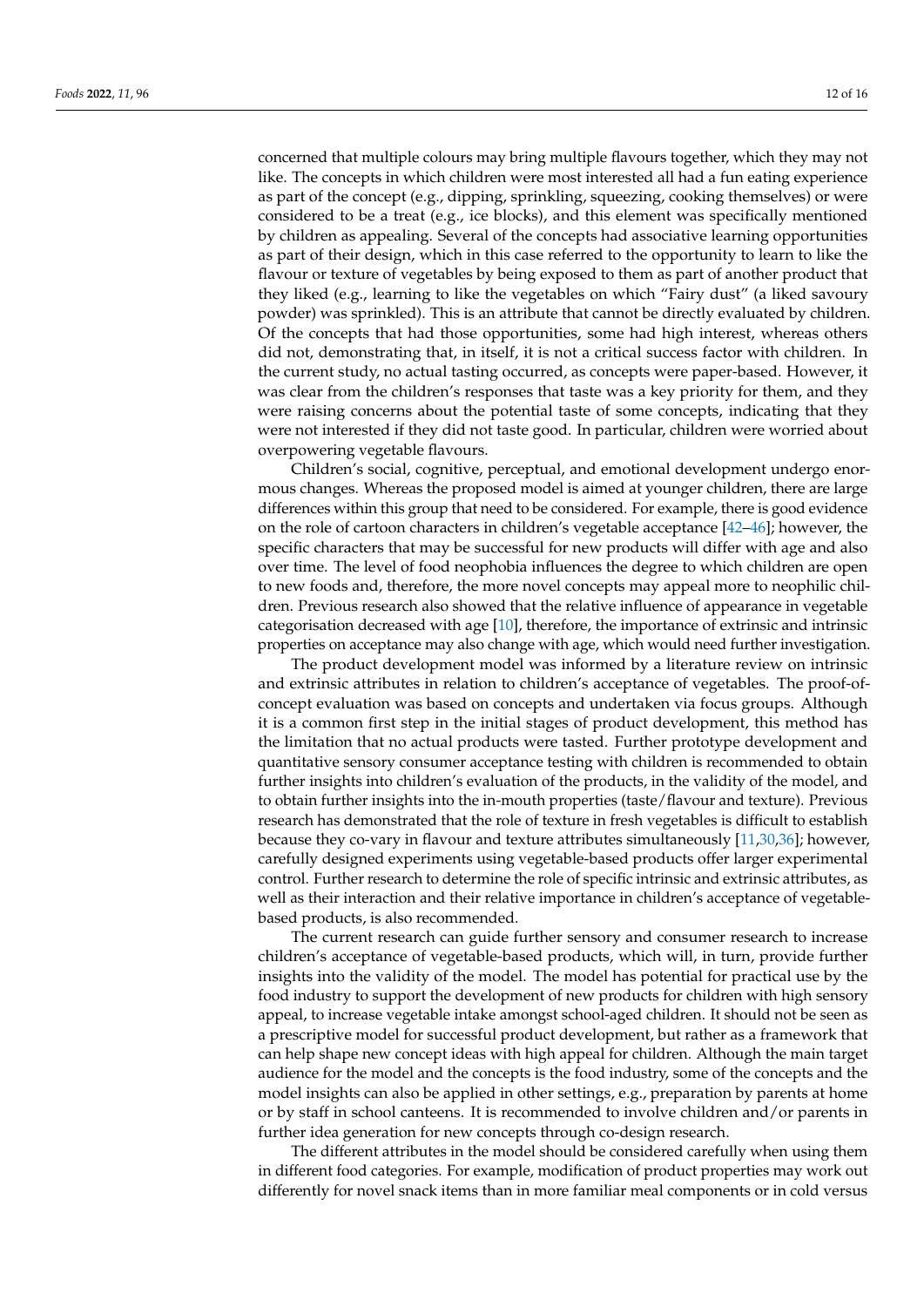hot products. Application by the food industry also needs to consider health and children's development of food preferences. Firstly, although a sweet taste is a driver of liking, and saltiness can make products more palatable, the use of sugar and salt as condiments is detrimental to health. Therefore, delivery of these tastes should be achieved through use of core foods with such taste characteristics, such as sweet-tasting fruits or vegetables, or (salty-tasting) cheese. The combination of fruit and vegetable flavours was mentioned by many children in the focus groups as a promising strategy to mask strong vegetable flavours. Secondly, it is also important to consider that children's food preferences are in large part shaped by their experiences with food [\[9](#page-13-4)[,20](#page-13-27)[,58\]](#page-14-25) and, therefore, new vegetablebased products should not only appeal to children, but also need to take their sensory learning potential into account. Conducting sensory consumer acceptance studies over a longer period of time can provide useful insights into the dynamics of acceptance in order to optimally balance this aspect.

In conclusion, the children's evaluation of new vegetable-based concepts has highlighted important attributes to consider in product development of new vegetable-based products for children. These attributes were bright colours, fun shapes, bite-sized pieces, fun eating experience, good taste, imaginative language, familiarity, and role modelling.

**Supplementary Materials:** The following are available online at [https://www.mdpi.com/article/](https://www.mdpi.com/article/10.3390/foods11010096/s1) [10.3390/foods11010096/s1,](https://www.mdpi.com/article/10.3390/foods11010096/s1) Part 1: Parent interview methodology and summary of findings (including Table S1 and Figure S1), Part 2: Focus group detail methodology and results, including concept description and full summaries of findings for each concept (including Table S2).

**Author Contributions:** Conceptualisation, methodology, formal analysis, and investigation, A.A.M.P., J.E.H., M.C.-B. and J.B.; writing—original draft preparation, A.A.M.P. and J.B.; writing—review and editing, A.A.M.P., J.E.H., M.C.-B. and J.B. All authors have read and agreed to the published version of the manuscript.

**Funding:** This research was funded by Hort Innovation, using the vegetable research and development levy, and contributions from the Australian Government, grant number VG16064. Hort Innovation is the grower-owned, not-for-profit research and development corporation for Australian horticulture.

**Institutional Review Board Statement:** The study was conducted according to the guidelines of the Declaration of Helsinki and approved by the CSIRO Health and Medical Human Research Ethics Committee (protocol codes 2019\_036\_LR—approved on 27 June 2019, and 2019\_083\_LR—approved on 30 September 2019).

**Informed Consent Statement:** Informed consent was obtained from all subjects involved in the study.

**Data Availability Statement:** The data are not publicly available as subjects could be re-identifiable due to the qualitative nature of the data.

**Acknowledgments:** Luz Sanguansri and Robin van Schaik are acknowledged for their contribution to generating concept ideas and to development of the concept presentation, respectively. The authors further want to thank all study participants.

**Conflicts of Interest:** The authors declare no conflict of interest. The funders had no role in the design of the study; in the collection, analyses, or interpretation of data; in the writing of the manuscript, nor in the decision to publish the results.

## **References**

- <span id="page-12-0"></span>1. Calvert, S.L. Children as consumers: Advertising and marketing. *Future Child.* **2008**, *18*, 205–234. [\[CrossRef\]](http://doi.org/10.1353/foc.0.0001)
- <span id="page-12-1"></span>2. Cairns, G.; Angus, K.; Hastings, G.; Caraher, M. Systematic reviews of the evidence on the nature, extent and effects of food marketing to children. A retrospective summary. *Appetite* **2013**, *62*, 209–215. [\[CrossRef\]](http://doi.org/10.1016/j.appet.2012.04.017) [\[PubMed\]](http://www.ncbi.nlm.nih.gov/pubmed/22561190)
- <span id="page-12-2"></span>3. Sadeghirad, B.; Duhaney, T.; Motaghipisheh, S.; Campbell, N.R.C.; Johnston, B.C. Influence of unhealthy food and beverage marketing on children's dietary intake and preference: A systematic review and meta-analysis of randomized trials. *Obes. Rev.* **2016**, *17*, 945–959. [\[CrossRef\]](http://doi.org/10.1111/obr.12445)
- <span id="page-12-3"></span>4. Beckerman, J.P.; Alike, Q.; Lovin, E.; Tamez, M.; Mattei, J. The development and public health implications of food preferences in children. *Front. Nutr.* **2017**, *4*, 66. [\[CrossRef\]](http://doi.org/10.3389/fnut.2017.00066) [\[PubMed\]](http://www.ncbi.nlm.nih.gov/pubmed/29326942)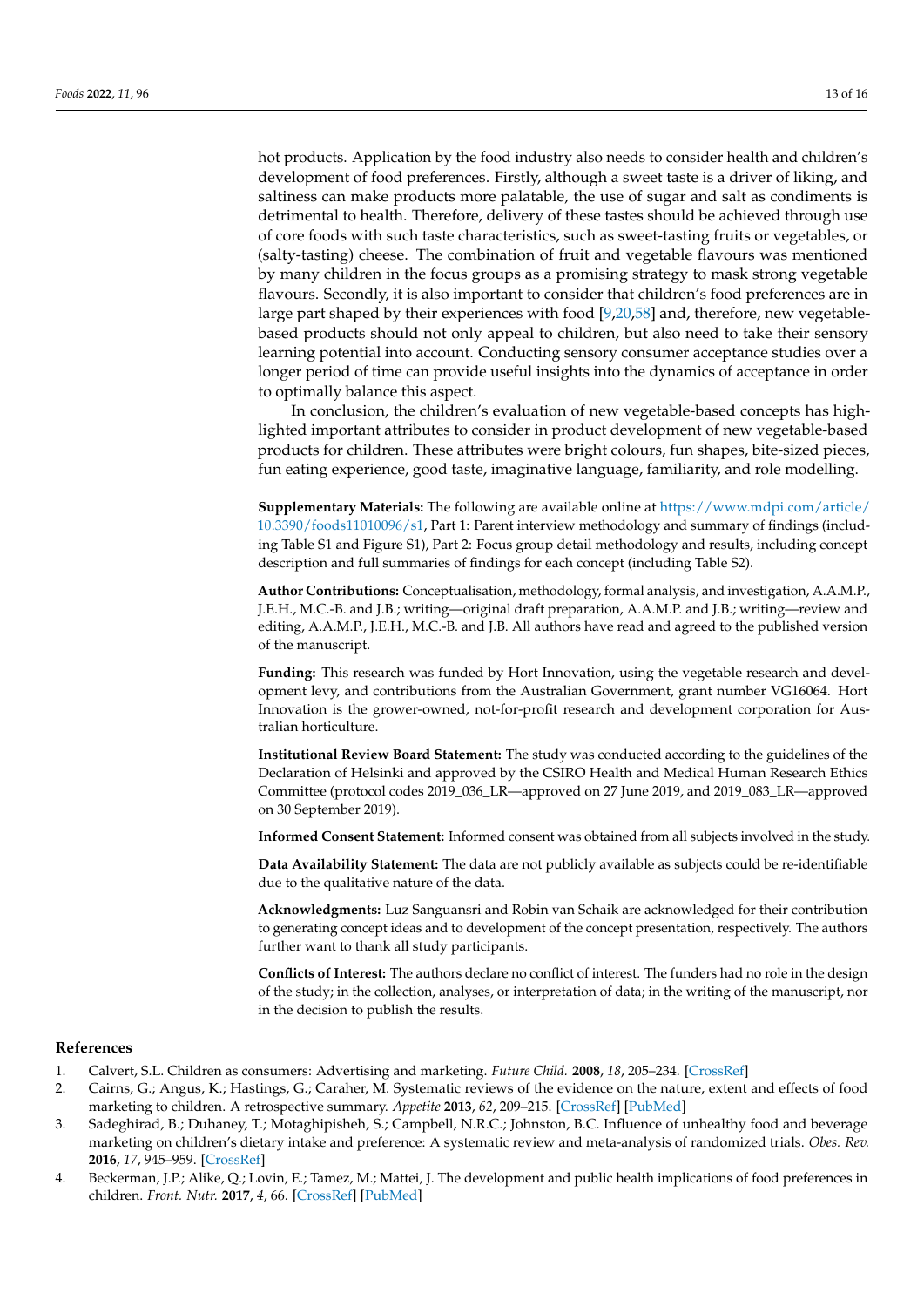- <span id="page-13-0"></span>5. Poelman, A.A.M.; Delahunty, C.M.; de Graaf, C. Vegetables and other core food groups: A comparison of key flavour and texture properties. *Food Qual. Prefer.* **2017**, *56*, 1–7. [\[CrossRef\]](http://doi.org/10.1016/j.foodqual.2016.09.004)
- <span id="page-13-1"></span>6. Mihrshahi, S.; Myton, R.; Partridge, S.R.; Esdaile, E.; Hardy, L.L.; Gale, J. Sustained low consumption of fruit and vegetables in Australian children: Findings from the Australian National Health Surveys. *Health Promot. J. Aust.* **2019**, *30*, 83–87. [\[CrossRef\]](http://doi.org/10.1002/hpja.201) [\[PubMed\]](http://www.ncbi.nlm.nih.gov/pubmed/30175423)
- <span id="page-13-2"></span>7. Yngve, A.; Wolf, A.; Poortvliet, E.; Elmadfa, I.; Brug, J.; Ehrenblad, B.; Franchini, B.; Haraldsdóttir, J.; Krølner, R.; Maes, L.; et al. Fruit and vegetable intake in a sample of 11-year-old children in 9 European countries: The Pro Children Cross-Sectional Survey. *Ann. Nutr. Metab.* **2005**, *49*, 236–245. [\[CrossRef\]](http://doi.org/10.1159/000087247)
- <span id="page-13-3"></span>8. Wootan, M.G.; Almy, J.; Ugalde, M.; Kaminski, M. How Do Nutrition Guidelines Compare for Industry to Market Food and Beverage Products to Children? World Health Organization Nutrient Profile Standards versus the US Children's Food and Beverage Advertising Initiative. *Child. Obes.* **2019**, *15*, 194–199. [\[CrossRef\]](http://doi.org/10.1089/chi.2018.0256)
- <span id="page-13-4"></span>9. Köster, E.P. Diversity in the determinants of food choice: A psychological perspective. *Food Qual. Prefer.* **2009**, *20*, 70–82. [\[CrossRef\]](http://doi.org/10.1016/j.foodqual.2007.11.002)
- <span id="page-13-5"></span>10. Zeinstra, G.G.; Koelen, M.; Kok, F.; de Graaf, C. Cognitive development and children's perceptions of fruit and vegetables; a qualitative study. *Int. J. Behav. Nutr. Phys. Act.* **2007**, *4*, 30. [\[CrossRef\]](http://doi.org/10.1186/1479-5868-4-30)
- <span id="page-13-6"></span>11. Baxter, I.A.; Schröder, M.J.A.; Bower, J.A. The influence of socio-economic background on perceptions of vegetables among Scottish primary school children. *Food Qual. Prefer.* **1999**, *10*, 261–272. [\[CrossRef\]](http://doi.org/10.1016/S0950-3293(98)00042-1)
- <span id="page-13-7"></span>12. Poelman, A.A.M.; Delahunty, C.M. The effect of preparation method and typicality of colour on children's acceptance for vegetables. *Food Qual. Prefer.* **2011**, *22*, 355–364. [\[CrossRef\]](http://doi.org/10.1016/j.foodqual.2011.01.001)
- <span id="page-13-8"></span>13. Zampollo, F.; Kniffin, K.M.; Wansink, B.; Shimizu, M. Food plating preferences of children: The importance of presentation on desire for diversity. *Acta Paediatr.* **2012**, *101*, 61–66. [\[CrossRef\]](http://doi.org/10.1111/j.1651-2227.2011.02409.x) [\[PubMed\]](http://www.ncbi.nlm.nih.gov/pubmed/21767305)
- <span id="page-13-9"></span>14. Olsen, A.; Ritz, C.; Kramer, L.; Møller, P. Serving styles of raw snack vegetables. What do children want? *Appetite* **2012**, *59*, 556–562. [\[CrossRef\]](http://doi.org/10.1016/j.appet.2012.07.002)
- <span id="page-13-10"></span>15. Liem, D.G.; Russell, C.G. Supersize me. Serving carrots whole versus diced influences children's consumption. *Food Qual. Prefer.* **2019**, *74*, 30–37. [\[CrossRef\]](http://doi.org/10.1016/j.foodqual.2019.01.006)
- <span id="page-13-11"></span>16. Chung, L.M.Y.; Fong, S.S.M. Appearance alteration of fruits and vegetables to increase their appeal to and consumption by school-age children: A pilot study. *Health Psychol. Open* **2018**, *5*, 2055102918802679. [\[CrossRef\]](http://doi.org/10.1177/2055102918802679)
- <span id="page-13-12"></span>17. Zeinstra, G.G.; Koelen, M.A.; Kok, F.J.; de Graaf, C. The influence of preparation method on children's liking for vegetables. *Food Qual. Prefer.* **2010**, *21*, 906–914. [\[CrossRef\]](http://doi.org/10.1016/j.foodqual.2009.12.006)
- <span id="page-13-13"></span>18. Donadini, G.; Fumi, M.D.; Porretta, S. Influence of preparation method on the hedonic response of preschoolers to raw, boiled or oven-baked vegetables. *LWT Food Sci. Technol.* **2012**, *49*, 282–292. [\[CrossRef\]](http://doi.org/10.1016/j.lwt.2012.07.019)
- <span id="page-13-14"></span>19. Wardle, J.; Sanderson, S.; Gibson, E.L.; Rapoport, L. Factor-analytic structure of food preferences in four-year-old children in the UK. *Appetite* **2001**, *37*, 217–223. [\[CrossRef\]](http://doi.org/10.1006/appe.2001.0423)
- <span id="page-13-27"></span>20. Mennella, J.A. Ontogeny of taste preferences: Basic biology and implications for health. *Am. J. Clin. Nutr.* **2014**, *99*, 704S–711S. [\[CrossRef\]](http://doi.org/10.3945/ajcn.113.067694)
- <span id="page-13-15"></span>21. Mennella, J.A.; Reiter, A.R.; Daniels, L.M. Vegetable and Fruit Acceptance during Infancy: Impact of Ontogeny, Genetics, and Early Experiences. *Adv. Nutr. Int. Rev. J.* **2016**, *7*, 211S–219S. [\[CrossRef\]](http://doi.org/10.3945/an.115.008649)
- <span id="page-13-16"></span>22. Hill, C.; Wardle, J.; Cooke, L. Adiposity is not associated with children's reported liking for selected foods. *Appetite* **2009**, *52*, 603–608. [\[CrossRef\]](http://doi.org/10.1016/j.appet.2009.02.003) [\[PubMed\]](http://www.ncbi.nlm.nih.gov/pubmed/19501756)
- <span id="page-13-17"></span>23. Breslin, P.A.S.; Beauchamp, G.K. Suppression of bitterness by sodium: Variation among bitter taste stimuli. *Chem. Senses* **1995**, *20*, 609–623. [\[CrossRef\]](http://doi.org/10.1093/chemse/20.6.609) [\[PubMed\]](http://www.ncbi.nlm.nih.gov/pubmed/8788095)
- <span id="page-13-18"></span>24. Bouhlal, S.; Issanchou, S.; Nicklaus, S. The impact of salt, fat and sugar levels on toddler food intake. *Br. J. Nutr.* **2011**, *105*, 645–653. [\[CrossRef\]](http://doi.org/10.1017/S0007114510003752) [\[PubMed\]](http://www.ncbi.nlm.nih.gov/pubmed/21134329)
- <span id="page-13-19"></span>25. Van Stokkom, V.; Poelman, A.; de Graaf, C.; van Kooten, O.; Stieger, M. Sweetness but not sourness enhancement increases acceptance of cucumber and green capsicum purees in children. *Appetite* **2018**, *131*, 100–107. [\[CrossRef\]](http://doi.org/10.1016/j.appet.2018.08.034)
- <span id="page-13-20"></span>26. Hausner, H.; Olsen, A.; Møller, P. Mere exposure and flavour–flavour learning increase 2–3 year-old children's acceptance of a novel vegetable. *Appetite* **2012**, *58*, 1152–1159. [\[CrossRef\]](http://doi.org/10.1016/j.appet.2012.03.009)
- <span id="page-13-21"></span>27. Bouhlal, S.; Issanchou, S.; Chabanet, C.; Nicklaus, S. 'Just a pinch of salt'. An experimental comparison of the effect of repeated exposure and flavor-flavor learning with salt or spice on vegetable acceptance in toddlers. *Appetite* **2014**, *83*, 209–217. [\[CrossRef\]](http://doi.org/10.1016/j.appet.2014.07.032)
- <span id="page-13-22"></span>28. Baxter, I.A.; Schroder, M.J.A. Vegetable consumption among Scottish children: A review of the determinants and proposed strategies to overcome low consumption. *Br. Food J.* **1997**, *99*, 380–387. [\[CrossRef\]](http://doi.org/10.1108/00070709710195167)
- <span id="page-13-23"></span>29. Zeinstra, G.G.; Koelen, M.A.; Kok, F.J.; de Graaf, C. Children's hard-wired aversion to pure vegetable tastes. A 'failed' flavournutrient learning study. *Appetite* **2009**, *52*, 528–530. [\[CrossRef\]](http://doi.org/10.1016/j.appet.2008.11.006) [\[PubMed\]](http://www.ncbi.nlm.nih.gov/pubmed/19071170)
- <span id="page-13-24"></span>30. Poelman, A.A.M.; Delahunty, C.M.; de Graaf, C. Cooking time but not cooking method affects children's acceptance of *Brassica* vegetables. *Food Qual. Prefer.* **2013**, *28*, 441–448. [\[CrossRef\]](http://doi.org/10.1016/j.foodqual.2012.12.003)
- <span id="page-13-25"></span>31. Baranowski, T.; Domel, S.; Gould, R.; Baranowski, J.; Leonard, S.; Treiber, F.; Mullis, R. Increasing fruit and vegetable consumption among 4th and 5th grade students: Results from focus groups using reciprocal determinism. *J. Nutr. Educ.* **1993**, *25*, 114–120. [\[CrossRef\]](http://doi.org/10.1016/S0022-3182(12)80567-X)
- <span id="page-13-26"></span>32. Kirby, S.D.; Baranowski, T.; Reynolds, K.D.; Taylor, G.; Binkley, D. Children's fruit and vegetable intake: Socioeconomic, adult-child, regional, and urban-rural influences. *J. Nutr. Educ.* **1995**, *27*, 261–271. [\[CrossRef\]](http://doi.org/10.1016/S0022-3182(12)80794-1)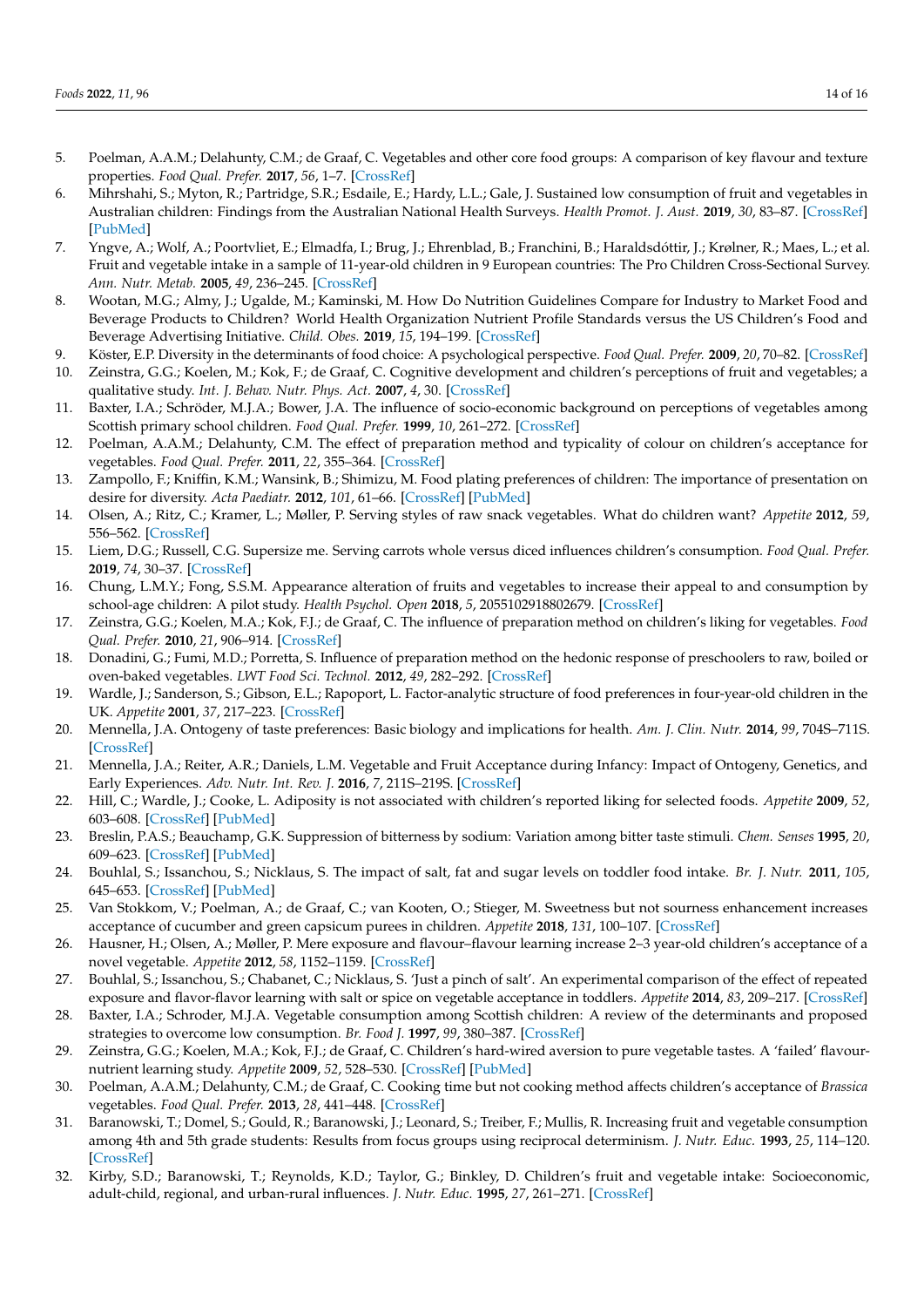- <span id="page-14-0"></span>33. Savage, J.S.; Peterson, J.; Marini, M.; Bordi, P.L., Jr.; Birch, L.L. The addition of a plain or herb-flavored reduced-fat dip is associated with improved preschoolers' intake of vegetables. *J. Acad. Nutr. Diet.* **2013**, *113*, 1090–1095. [\[CrossRef\]](http://doi.org/10.1016/j.jand.2013.03.013) [\[PubMed\]](http://www.ncbi.nlm.nih.gov/pubmed/23701754)
- <span id="page-14-1"></span>34. Fisher, J.O.; Mennella, J.A.; Hughes, S.O.; Liu, Y.; Mendoza, P.M.; Patrick, H. Offering "dip" promotes intake of a moderately-liked raw vegetable among preschoolers with genetic sensitivity to bitterness. *J. Acad. Nutr. Diet.* **2012**, *112*, 235–245. [\[CrossRef\]](http://doi.org/10.1016/j.jada.2011.08.032) [\[PubMed\]](http://www.ncbi.nlm.nih.gov/pubmed/22741167)
- <span id="page-14-2"></span>35. Carney, E.M.; Stein, W.M.; Reigh, N.A.; Gater, F.M.; Bakke, A.J.; Hayes, J.E.; Keller, K.L. Increasing flavor variety with herbs and spices improves relative vegetable intake in children who are propylthiouracil (PROP) tasters relative to nontasters. *Physiol. Behav.* **2018**, *188*, 48–57. [\[CrossRef\]](http://doi.org/10.1016/j.physbeh.2018.01.021)
- <span id="page-14-3"></span>36. Baxter, I.A.; Jack, F.R.; Schröder, M.J.A. The use of repertory grid method to elicit perceptual data from primary school children. *Food Qual. Prefer.* **1998**, *9*, 73–80. [\[CrossRef\]](http://doi.org/10.1016/S0950-3293(97)00031-1)
- <span id="page-14-4"></span>37. Poelman, A.A.M.; Delahunty, C.M.; de Graaf, C. Vegetable preparation practices for 5–6 year old Australian children as reported by their parents; relationships with liking and consumption. *Food Qual. Prefer.* **2015**, *42*, 20–26. [\[CrossRef\]](http://doi.org/10.1016/j.foodqual.2015.01.005)
- <span id="page-14-5"></span>38. Szczesniak, A.S. Consumer awareness of and attitudes to food texture II. Children and teenagers. *J. Text. Stud.* **1972**, *3*, 206–217. [\[CrossRef\]](http://doi.org/10.1111/j.1745-4603.1972.tb00624.x)
- <span id="page-14-6"></span>39. Reinaerts, E.; de Nooijer, J.; Candel, M.; de Vries, N. Explaining school children's fruit and vegetable consumption: The contributions of availability, accessibility, exposure, parental consumption and habit in addition to psychosocial factors. *Appetite* **2007**, *48*, 248–258. [\[CrossRef\]](http://doi.org/10.1016/j.appet.2006.09.007)
- <span id="page-14-7"></span>40. Dazeley, P.; Houston-Price, C. Exposure to foods' non-taste sensory properties. A nursery intervention to increase children's willingness to try fruit and vegetables. *Appetite* **2015**, *84*, 1–6. [\[CrossRef\]](http://doi.org/10.1016/j.appet.2014.08.040)
- <span id="page-14-8"></span>41. Morizet, D.; Depezay, L.; Combris, P.; Picard, D.; Giboreau, A. Effect of labeling on new vegetable dish acceptance in preadolescent children. *Appetite* **2012**, *59*, 399–402. [\[CrossRef\]](http://doi.org/10.1016/j.appet.2012.05.030) [\[PubMed\]](http://www.ncbi.nlm.nih.gov/pubmed/22664298)
- <span id="page-14-9"></span>42. Kraak, V.I.; Story, M. Influence of food companies' brand mascots and entertainment companies' cartoon media characters on children's diet and health: A systematic review and research needs. *Obes. Rev.* **2015**, *16*, 107–126. [\[CrossRef\]](http://doi.org/10.1111/obr.12237) [\[PubMed\]](http://www.ncbi.nlm.nih.gov/pubmed/25516352)
- <span id="page-14-10"></span>43. Karpyn, A.; Allen, M.; Marks, S.; Filion, N.; Humphrey, D.; Ye, A.; May, H.; Gardner, M.P. Pairing animal cartoon characters with produce stimulates selection among child zoo visitors. *Health Educ. Behav.* **2017**, *44*, 581–589. [\[CrossRef\]](http://doi.org/10.1177/1090198116679359) [\[PubMed\]](http://www.ncbi.nlm.nih.gov/pubmed/27866159)
- <span id="page-14-11"></span>44. Pempek, T.A.; Calvert, S.L. Tipping the balance: Use of advergames to promote consumption of nutritious foods and beverages by low-income African American children. *Arch. Pediatr. Adolesc. Med.* **2009**, *163*, 633–637. [\[CrossRef\]](http://doi.org/10.1001/archpediatrics.2009.71)
- <span id="page-14-12"></span>45. Nicklas, T.A.; Goh, E.T.; Goodell, L.S.; Acuff, D.S.; Reiher, R.; Buday, R.; Ottenbacher, A. Impact of commercials on food preferences of low-income, minority preschoolers. *J. Nutr. Educ. Behav.* **2011**, *43*, 35–41. [\[CrossRef\]](http://doi.org/10.1016/j.jneb.2009.11.007)
- <span id="page-14-13"></span>46. Hanks, A.S.; Just, D.R.; Brumberg, A. Marketing vegetables in elementary school cafeterias to increase uptake. *Pediatrics* **2016**, *138*, e20151720. [\[CrossRef\]](http://doi.org/10.1542/peds.2015-1720) [\[PubMed\]](http://www.ncbi.nlm.nih.gov/pubmed/27382136)
- <span id="page-14-14"></span>47. Leonard, B.; Campbell, M.C.; Manning, K.C. Kids, caregivers, and cartoons: The impact of licensed characters on food choices and consumption. *J. Public Policy Mark.* **2019**, *38*, 214–231. [\[CrossRef\]](http://doi.org/10.1177/0743915619827919)
- <span id="page-14-15"></span>48. Charry, K.M. Product placement and the promotion of healthy food to pre-adolescents: When popular TV series make carrots look cool. *Int. J. Advert.* **2014**, *33*, 599–616. [\[CrossRef\]](http://doi.org/10.2501/IJA-33-3-599-616)
- <span id="page-14-16"></span>49. Lagomarsino, M.; Suggs, L.S. Choosing imagery in advertising healthy food to children: Are cartoons the most effective visual strategy? *J. Advert. Res.* **2018**, *58*, 487–498. [\[CrossRef\]](http://doi.org/10.2501/JAR-2018-003)
- <span id="page-14-17"></span>50. Keller, K.L.; Kuilema, L.G.; Lee, N.; Yoon, J.; Mascaro, B.; Combes, A.-L.; Deutsch, B.; Sorte, K.; Halford, J.C. The impact of food branding on children's eating behavior and obesity. *Physiol. Behav.* **2012**, *106*, 379–386. [\[CrossRef\]](http://doi.org/10.1016/j.physbeh.2012.03.011)
- <span id="page-14-18"></span>51. Thapa, J.R.; Lyford, C.P. Nudges to increase fruits and vegetables consumption: Results from a field experiment. *J. Child Nutr. Manag.* **2018**, *42*, 1–13.
- <span id="page-14-19"></span>52. Byrne, E.; Nitzke, S. Preschool children's acceptance of a novel vegetable following exposure to messages in a storybook. *J. Nutr. Educ. Behav.* **2002**, *34*, 211–214. [\[CrossRef\]](http://doi.org/10.1016/S1499-4046(06)60095-X)
- <span id="page-14-20"></span>53. Owen, L.H.; Kennedy, O.B.; Hill, C.; Houston-Price, C. Peas, please! Food familiarization through picture books helps parents introduce vegetables into preschoolers' diets. *Appetite* **2018**, *128*, 32–43. [\[CrossRef\]](http://doi.org/10.1016/j.appet.2018.05.140)
- <span id="page-14-21"></span>54. Wardle, J.; Huon, G. An experimental investigation of the influence of health information on children's taste preferences. *Health Educ. Res.* **2000**, *15*, 39–44. [\[CrossRef\]](http://doi.org/10.1093/her/15.1.39) [\[PubMed\]](http://www.ncbi.nlm.nih.gov/pubmed/10788200)
- <span id="page-14-22"></span>55. Hémar-Nicolas, V.; Hapsari, H.P.; Angka, S.; Olsen, A. How cartoon characters and claims influence children's attitude towards a snack vegetable–An explorative cross-cultural comparison between Indonesia and Denmark. *Food Qual. Prefer.* **2021**, *87*, 104031. [\[CrossRef\]](http://doi.org/10.1016/j.foodqual.2020.104031)
- <span id="page-14-23"></span>56. Steiner, J.E. Human facial expressions in response to taste and smell stimulation. *Adv. Child Dev. Behav.* **1979**, *13*, 257–295.
- <span id="page-14-24"></span>57. Laureati, M.; Sandvik, P.; Almli, V.L.; Sandell, M.; Zeinstra, G.; Methven, L.; Wallner, M.; Jilani, H.; Alfaro, B.; Proserpio, C. Individual differences in texture preferences among European children: Development and validation of the Child Food Texture Preference Questionnaire (CFTPQ). *Food Qual. Prefer.* **2020**, *80*, 103828. [\[CrossRef\]](http://doi.org/10.1016/j.foodqual.2019.103828)
- <span id="page-14-25"></span>58. Bell, L.K.; Gardner, C.; Tian, E.J.; Cochet-Broch, M.O.; Poelman, A.A.; Cox, D.N.; Nicklaus, S.; Matvienko-Sikar, K.; Daniels, L.A.; Kumar, S. Supporting strategies for enhancing vegetable liking in the early years of life: An umbrella review of systematic reviews. *Am. J. Clin. Nutr.* **2021**, *113*, 1282–1300. [\[CrossRef\]](http://doi.org/10.1093/ajcn/nqaa384)